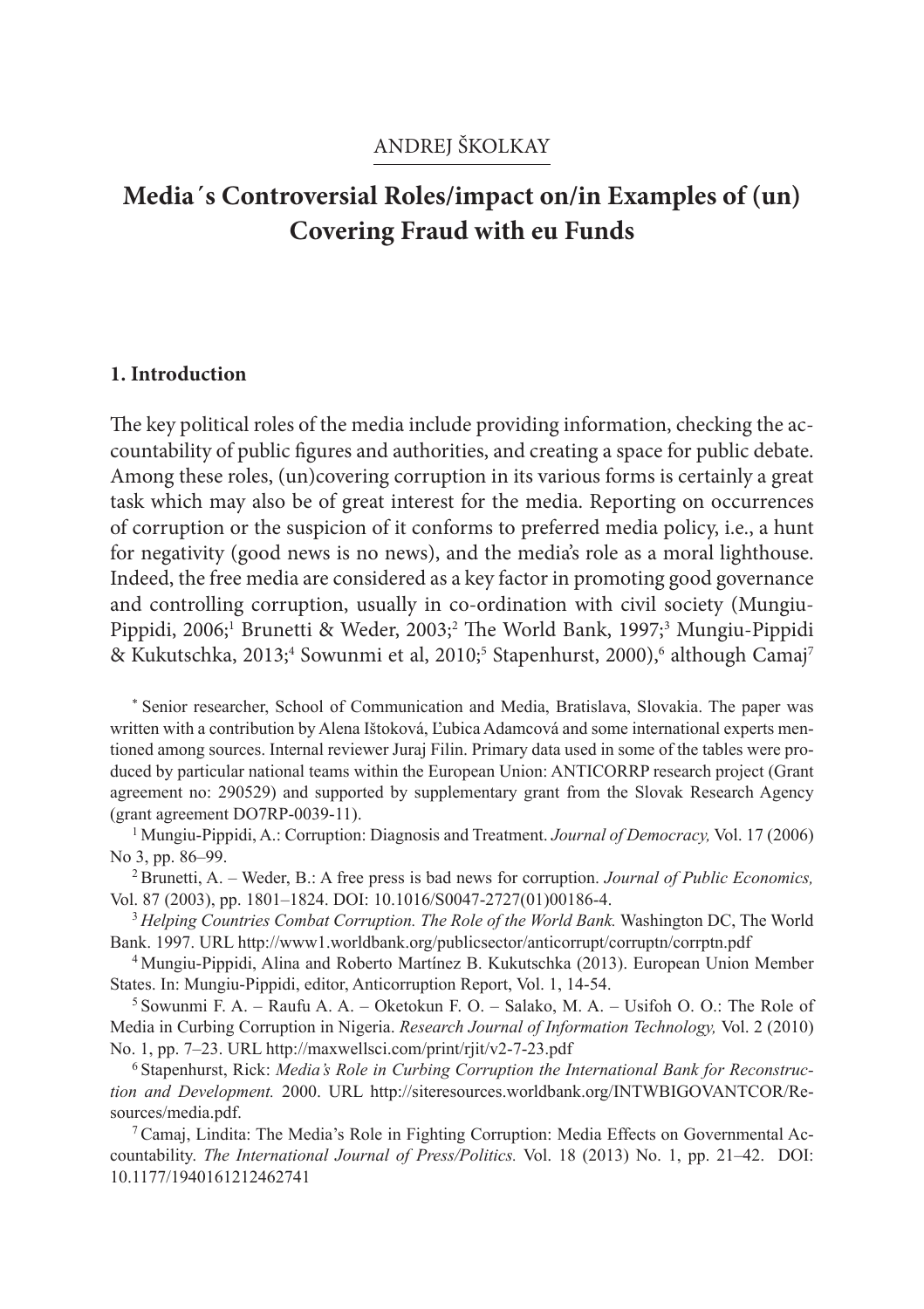(2012) tentatively suggested that the civil society variable possibly has no significant effect on fighting corruption but, instead, independent judiciary as well as parliamentary systems are important variables in supporting this role of the media.

Research conducted by Freille, Haque and Kneller<sup>8</sup> supports the theory that restrictions on press freedom lead to higher corruption. However, the authors differentiate among various aspects of press freedom and, furthermore, their correlations are not conclusive (see also Brunetti and Weder, 2003). Nevertheless, other research findings tend to contradict or condition the presumably direct and/or strong correlation between freedom of the press and lower levels of corruption, either fully or partially. For example, Suphachalasai (2005)<sup>9</sup> argued that media competition appears to serve as more important tool to combat corruption than press freedom. Freille et al. (2007)<sup>10</sup> also suggest that political and economic freedoms are more relevant in generating positive outcomes in the fight against corruption than legal restrictions on media freedom. In their view, the political pressures have a slightly stronger effect on corruption, and reducing political influence on the media can thus form an important measure towards reducing corruption levels. They also argue that improving economic conditions for the press sector and contributing to a competitive environment would help to curb corruption. Moreover, Becker, English and Vlad (2013)<sup>11</sup> challenge the general argument that media freedom is unambiguously and strongly associated with lower levels of corruption. Their findings suggest that media freedom is indeed negatively related to corruption (at least as it is usually perceived by the general public), although their relationship is quite modest. In fact, if the measure of media freedom is produced by the elite evaluators from Freedom House or Reporters Without Borders, this relationship is only slight in the best case.

This article therefore deals with possible challenges of research that is based either on perceptions (opinion polls) or assumptions (annual surveys among professionals related to freedom of press), including indicators about the level of corruption based on media coverage. The article explores the real roles of the media in (un) covering and thus directly or indirectly fighting some aspects of corruption (namely suspicions or evidence of fraud, irregularity or misappropriation of allocated EU

8 Freille, Sebastian – Emranul Haque – Richard Kneller: A Contribution to the Empirics of Press Freedom and Corruption. *European Journal of Political Economy,* Vol. 23 (2007) No. 4, pp. 838–862. 9 Suphachalasai, Suphachol (2005). Bureaucratic Corruption and Mass Media, Uuniversity of

Cambridge: Environmental Economy and Policy Research Discussion Paper Series.

<sup>10</sup> Freille, Sebastian, Emranul Haque, and Richard Kneller. 2007. "A Contribution to the Empirics of Press Freedom and Corruption." *European Journal of Political Economy* 23 (4): 838–62. 11 Becker, Lee B. – English, Cynthia – Vlad, Tudor: *Measurement Issues and the Relationship* 

*Between Media Freedom and Corruption.* Presented to the Journalism Research and Education Section, International Association for Media and Communication Research, Dublin, 25–29 June 2013. URL http://www.grady.uga.edu/coxcenter/Conference\_Papers/Public\_TCs/Becker\_Naab%20\_English\_Vlad\_IAMCR\_5\_22\_2013.pdf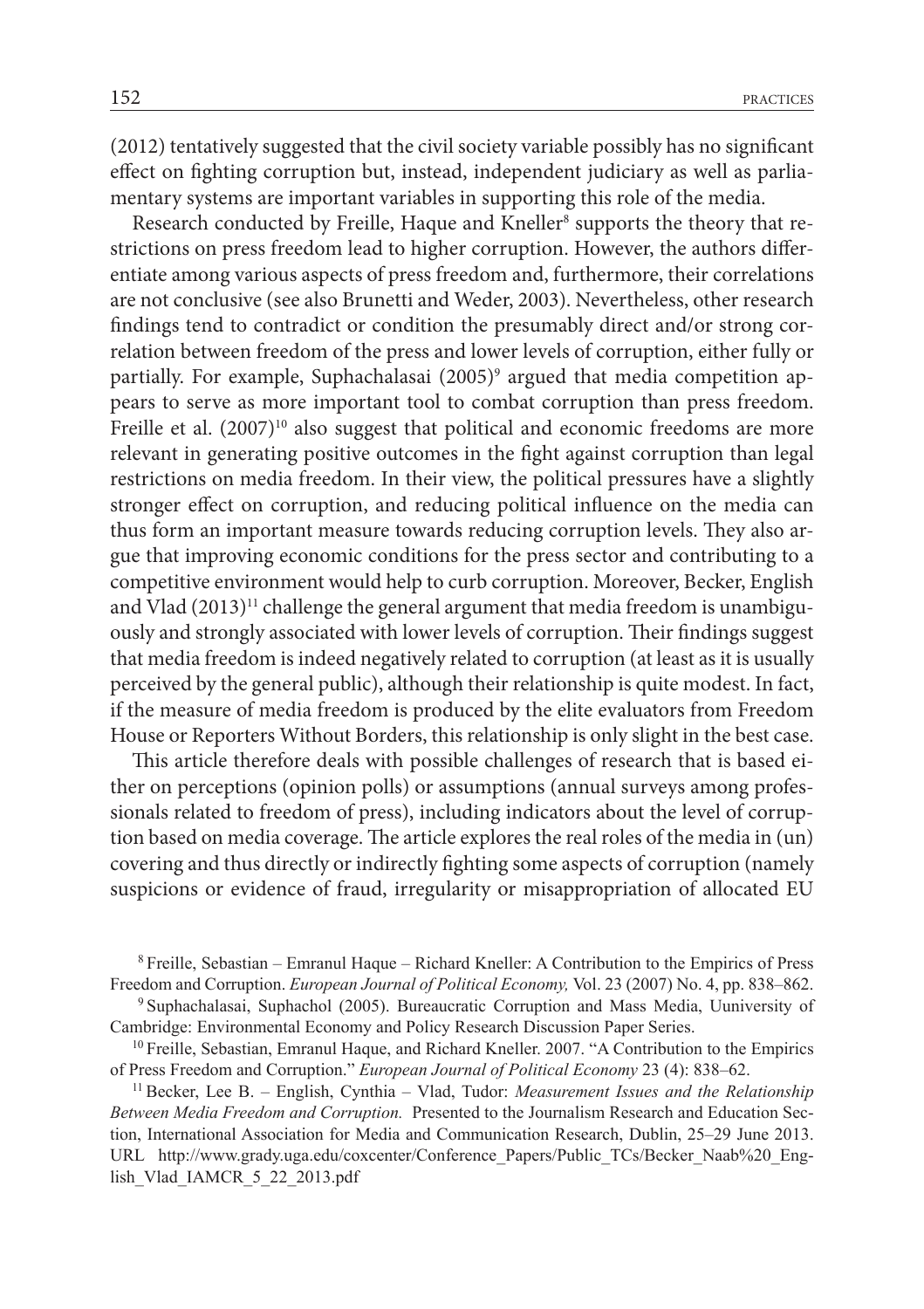funds money) as reported by selected newspapers in the United Kingdom, Italy, Slovakia, France, Hungary, Latvia, and Romania.

Moreover, the research is also set into a specific context (sub-case study) with the Hungarian example, as among our sample, Hungary appears to be the country where media (in absolute as well as in relative numbers) most heavily (and increasingly—in the long term—more frequently) cover suspicions or evidence of fraud, irregularity or misappropriation of allocated EU funds. The situation in both politics and the media environment<sup>12</sup> in Hungary also appears to be one of the most problematic among EU member states (Trencsenyi, 2013/2014;<sup>13</sup> Göncz, 2016;<sup>14</sup> Mong, Nagy, Polyák and Urbán 2016;<sup>15</sup> Magyar, 2016;<sup>16</sup> O´Sullivan and Pócza, 2015).<sup>17</sup>

The research thus focused on the question as to how these contradictions were reflected in media coverage of suspicions or evidence of fraud, irregularity or a misappropriation of allocated EU funds money in selected Hungarian media in comparison with other countries in our sample. The second, and more general, question is, what does this research data tell us about the role of the media in covering corruption?

#### **2. Methodology**

This study is based on a literature review supported by a comparative countries study conveyed by the human-assisted content analysis (HACA) and focused on coverage of corruption in general (and in reference to EU funds in particular) among selected newspapers during the period of 2004–2013 (except the Romanian sample which covered the years 2009–2013 only. It should be noted that the Hungarian sample covered online versions of newspapers or only online newspapers). The analysed issues are thus illustrated by samples of newspapers from Italy, UK, France, Hungary, Latvia, Slovakia and Romania, four from each country. The underlying reason for the particular selection was to give representation to two quality newspapers—ideally from different ideological backgrounds—plus one business newspaper, and one tabloid newspaper.The selection and basic categorisation of newspapers can be seen from the table below, compiled by the University of Perugia.

12 See also https://freedomhouse.org/report/freedom-press/2015/hungary

13 Trencsenyi, Balazs: From Goulash-Communism to Goulash-Authoritarianism? *IWM Post,* (2013–2014) No. 112, pp. 3–4.

14 See Hungarian Media Laws in Euope, CMCS, Budapest, Hungary. URL http://medialaws.ceu. hu/summary.html#conclusions.

15 Mong, Attila – Nagy, Krisztina – Polyák, Gábor – Urbán, Ágnes: *The Methods Are Old, The Cronies Are New. Soft Censorship in the Hungarian Media in 2015.* Mérték Booklets, Vol. 9. 2016.

16 Magyar, Bálint: *Post-Communist Mafia State. The Case of Hungary.* CEU Press, Budapest, 2016.

17 O´Sullivan, John – Pócza, Kálmán: *The Second Term of Victor Orbán. Beyond Prejudice and Enthusiasm.* BL Nonprofit and Social Affairs Unit., Budapest–London, 2015.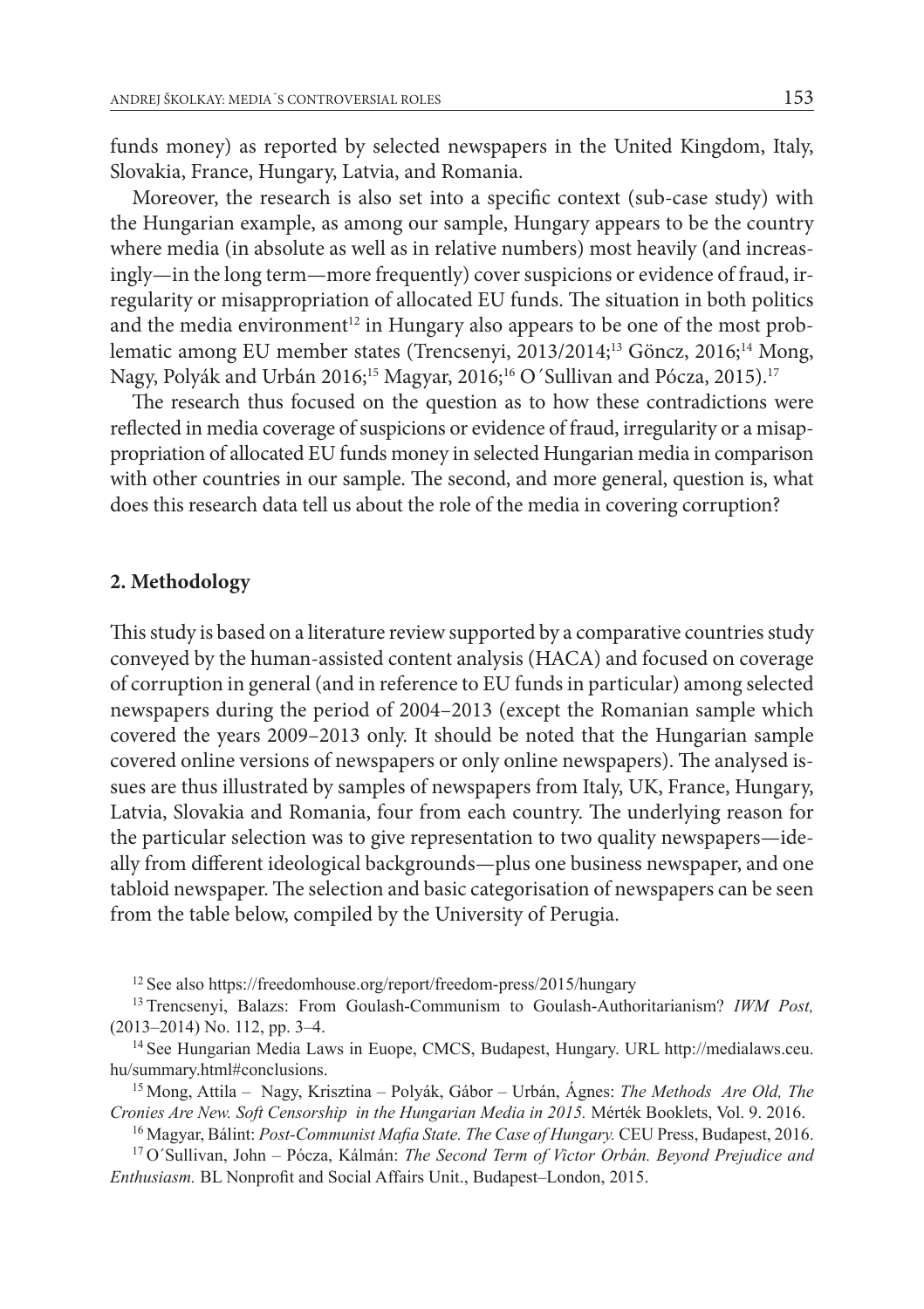The total sample was based on nine general keywords: Corruption, Bribe, Kickback, Collusion, Clientelism, Embezzlement, Favouritism, Nepotism and Familism. Out of this general sample, a "constructed week" of coverage was created for four selected newspapers in the period of 2004–2013. "Constructed weeks" in a twomonth period mean that we had first randomly selected a certain number (defining a day in a week). Starting with this number, we constructed a full imaginary week of coverage in each newspaper for each year, invariably selecting each consecutive day of coverage. The research aimed at a sample that would cover a "constructed" two-month period in this way. Using this method, we obtained a total of 2,959 articles for Italy (of which 11 dealt with corruption and EU funds), 2,163 for the UK (38), 1,477 for France (40), 1,446 for Slovakia (48), 2,488 for Hungary (99), 1,678 for Latvia (24) and 558 for Romania (11). The Romanian sample was smaller in number than the others due to the unavailability of Romanian electronic archives for the whole research period, and therefore covered only about a half of the period.

In general, some ideological, theoretical, and financial issues always affect the measuring instruments of the research (see Giannone & De Frutos, 2016).<sup>18</sup> Mc-Curdy, Power, and Godfrey (2011)<sup>19</sup> also believe that evaluation of media environments must take into account the ideological, theoretical, and methodological features of the tools used, while Cooley and Snyder (2015)<sup>20</sup> claim that international rankings always carry value judgements, methodological choices, and implicit political agendas. With regard to these inevitably occurring issues and in order to achieve a good quality research output, it was necessary to conduct three inter-coder reliability tests. Firstly, a pre-test was performed which used a random procedure on an international sample (eight long English articles, a separate sample). The results were cross-checked manually by the University of Perugia team. Secondly, we tested our approach on a local sample (4x100 articles, a subset of the full sample). The results were again cross-checked manually, this time by the Slovak research team. All coding disagreements were solved by using a "majority" decision rule in which the key researcher served as a tie-breaker. Thirdly, a reliability test was employed during coding of the full sample (randomly selected newspaper with 50 coded articles). All but two indices (Q27 and Q28) were included to calculate coders' inter-reliability in samples. The resulting inter-coder reliability level coefficient for each country's data set was declared as having "passed tests" by Dr. István János Tóth, director of the Centre for Research on Corruption, in Budapest, Hungary.

20 Cooley, A. – Snyder, J. (eds.): *Ranking the world: Grading states as a tool of global governance.* Cambridge University Press, Cambridge, 2015.

<sup>18</sup> Giannone, Diego – Frutos, Ruth De: Measuring Freedom of Information: Issues and Opportunities from an Expert Survey. *International Journal of Communication,* Vol. 10 (2016), pp. 589–619.

<sup>&</sup>lt;sup>19</sup> McCurdy, P – Power, G. – Godfrey, A.: When theory meets practice: Critical reflections from the field on press freedom indices. In: Price, M. E. – Abbott, S. – Morgan, L. (eds.): *Measures of press freedom and media contributions to development.* Peter Lang, New York, 2011. pp. 47–67.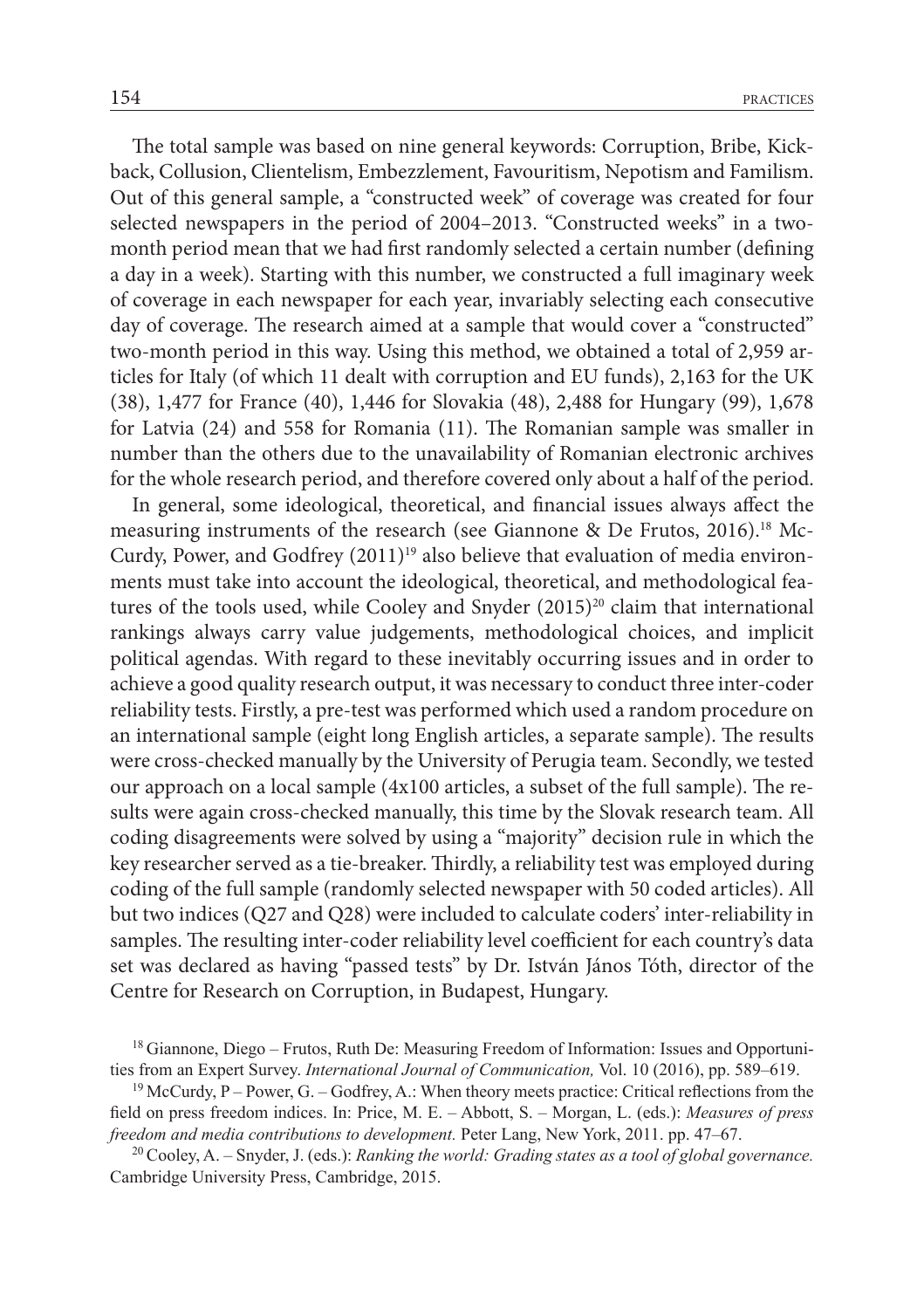|                        | Typology of the newspaper        |         |                                  | Political bias                   |                                  |              |  |
|------------------------|----------------------------------|---------|----------------------------------|----------------------------------|----------------------------------|--------------|--|
|                        | <b>Business</b>                  | Tabloid | Quality                          | Centre left                      | Centre                           | Centre right |  |
| <b>ITALY</b>           |                                  |         |                                  |                                  |                                  |              |  |
| Il Corriere della Sera |                                  |         | $\qquad \qquad +$                |                                  | $+$                              |              |  |
| La Repubblica          |                                  |         | $\qquad \qquad +$                | $\qquad \qquad +$                |                                  |              |  |
| Il Giornale            |                                  |         | $^{+}$                           |                                  |                                  | $\pm$        |  |
| Il Sole 24 Ore         | $^{+}$                           |         |                                  |                                  | $^+$                             |              |  |
|                        |                                  |         |                                  |                                  |                                  |              |  |
| UK                     |                                  |         |                                  |                                  |                                  |              |  |
| The Times              |                                  |         | $^{+}$                           |                                  |                                  | $\ddot{}$    |  |
| The Guardian           |                                  |         | $^{+}$                           | $\qquad \qquad +$                |                                  |              |  |
| The Sun                |                                  | $^{+}$  |                                  |                                  |                                  | $\ddot{}$    |  |
| The Financial Times    | $^{+}$                           |         |                                  |                                  | $\begin{array}{c} + \end{array}$ |              |  |
|                        |                                  |         |                                  |                                  |                                  |              |  |
| <b>FRANCE</b>          |                                  |         |                                  |                                  |                                  |              |  |
| Le Monde               |                                  |         | $^{+}$                           | $^+$                             |                                  |              |  |
| Le Figaro              |                                  |         | $^{+}$                           |                                  |                                  | $\ddot{}$    |  |
| <b>Ouest France</b>    |                                  |         | $^{+}$                           |                                  | $+$                              |              |  |
| Les Echos              | $^{+}$                           |         |                                  |                                  | $\begin{array}{c} + \end{array}$ |              |  |
|                        |                                  |         |                                  |                                  |                                  |              |  |
| <b>SLOVAKIA</b>        |                                  |         |                                  |                                  |                                  |              |  |
| Sme                    |                                  |         | $^{+}$                           |                                  |                                  | $+$          |  |
| Novy cas               |                                  | $^{+}$  |                                  |                                  | $+$                              |              |  |
| Pravda                 |                                  |         | $^{+}$                           | $\begin{array}{c} + \end{array}$ |                                  |              |  |
| Hospodarske noviny     | $^{+}$                           |         |                                  |                                  | $^+$                             |              |  |
|                        |                                  |         |                                  |                                  |                                  |              |  |
| <b>HUNGARY</b>         |                                  |         |                                  |                                  |                                  |              |  |
| <b>MNO</b>             |                                  |         | $\begin{array}{c} + \end{array}$ |                                  |                                  | $\ddot{}$    |  |
| Népszava online        |                                  |         | $^{+}$                           | $\qquad \qquad +$                |                                  |              |  |
| <b>HVG</b>             | $^{+}$                           |         |                                  | $\qquad \qquad +$                |                                  |              |  |
| Origo                  |                                  | $+$     |                                  |                                  | $+$                              |              |  |
|                        |                                  |         |                                  |                                  |                                  |              |  |
| <b>LATVIA</b>          |                                  |         |                                  |                                  |                                  |              |  |
| Diena                  |                                  |         | $^{+}$                           |                                  | $\begin{array}{c} + \end{array}$ |              |  |
| Latvijas Avize         |                                  |         | $^{+}$                           |                                  |                                  | $+$          |  |
| $\rm NRA$              |                                  |         | $^{+}$                           |                                  |                                  | $\ddot{}$    |  |
| Dienas Bizness         | $^{+}$                           |         |                                  |                                  | $\qquad \qquad +$                |              |  |
|                        |                                  |         |                                  |                                  |                                  |              |  |
| <b>ROMANIA</b>         |                                  |         |                                  |                                  |                                  |              |  |
| Ziarul Financiar       | $\begin{array}{c} + \end{array}$ |         |                                  |                                  | $^+$                             |              |  |
| Jurnalul National      |                                  |         | $^{+}$                           | $\qquad \qquad +$                |                                  |              |  |
| Romania libera         |                                  |         | $^{+}$                           |                                  |                                  | $+$          |  |
| Libertatea             |                                  | $^+$    |                                  |                                  | $\boldsymbol{+}$                 |              |  |

*Table 1 Categorisation of Selected Newspapers*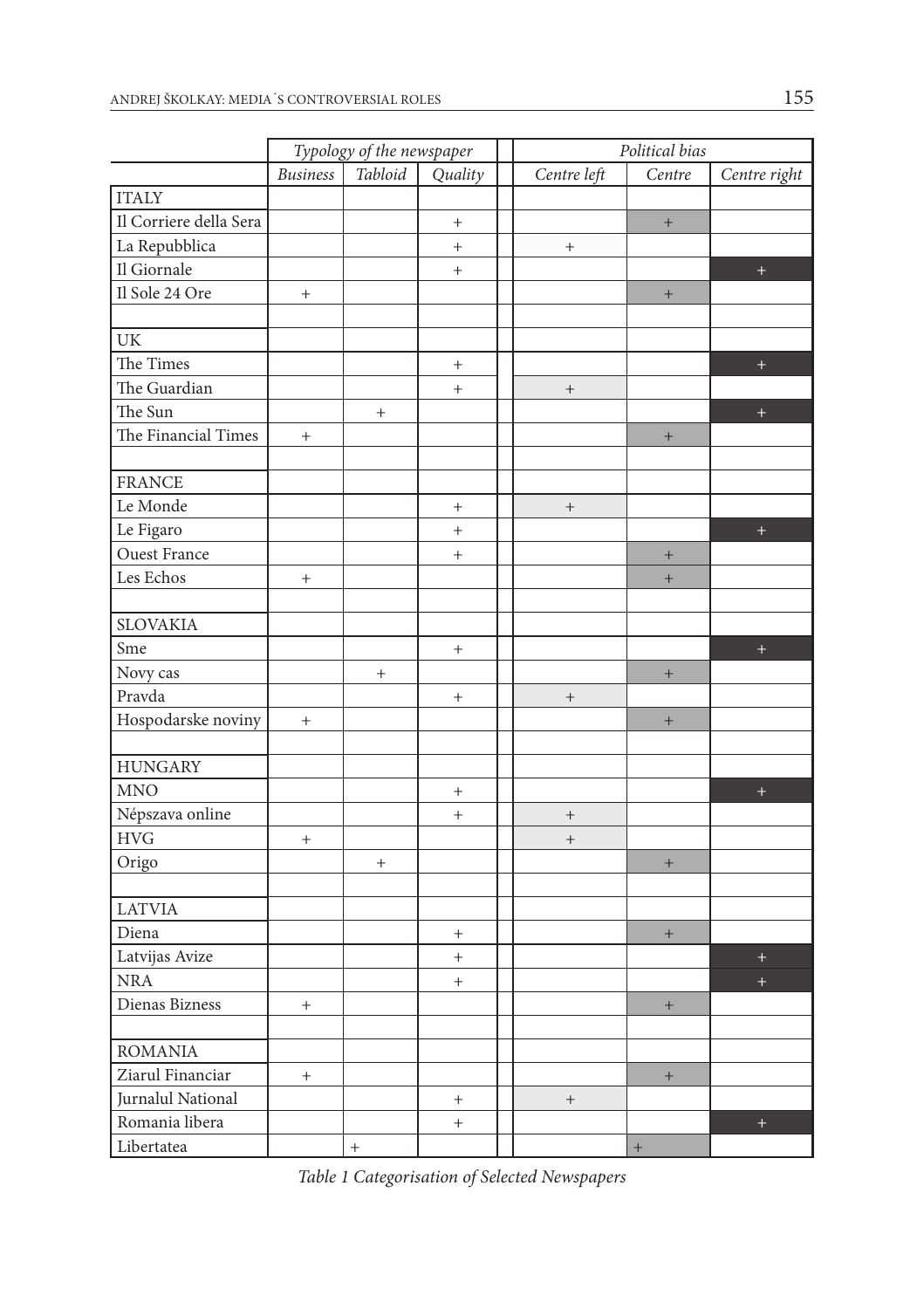### **3. The media coverage of corruption**

The media fight corruption not only in the day-to-day reporting of incidences or (what the media perceive as) wrong-doing/unethical behaviour but also in several other ways, such as by investigative journalism, conducting sting operations, holding public debates, publishing opinion polls, etc. Gonzáles  $(2007, 175)^{21}$  identified three key roles of the media in fighting corruption: a) the main discoverer of corruption, b) a watch-dog that can even prevent corruption from happening by creating fear of publicity among potential corrupters, and c) a public educator about the effects of corruption and the ways to tackle it.

An examination of the media's positive influence in the battle against corruption reveals that the effects are both tangible and intangible (Stapenhurst, 2000).<sup>22</sup> Moreover, Németh, Körmendi and Kiss  $(2011)^{23}$  mention that until those accused of corruption are treated appropriately, the media coverage of corruption may have both positive and/or negative impacts (see Tumbler & Waisbord, 2004;<sup>24</sup> Kramer, 2013;<sup>25</sup> Cunha, 2015).<sup>26</sup> The occurrence of ubiquitous reporting on corruption is also linked to the broader phenomenon of the potential desensitisation of the general public towards news reports, along with a loss of ability to differentiate the validity of information (Höschl in Wirnitzer, 2015).<sup>27</sup> Yet the complex public responses to corruption reports are difficult to discern (Entman, 2012).<sup>28</sup> Costa (2013)<sup>29</sup> opines that those countries with a free press appear to be the ones witnessing an increase in perceived corruption together with a simultaneous decrease in the perceived qual-

21 Gonzáles, Andrés: *Governance for the 21st Century. The Fight Against Corruption in Latin America.* LIT Verlag, Vienna–Berlin, 2007.

22 Stapenhurst: *Media's Role in Curbing Corruption the International Bank for Reconstruction and Development.* 2000. URL http://siteresources.worldbank.org/INTWBIGOVANTCOR/Resources/media.pdf.

 $23$  Németh, Erzsébet – Körmendi, Gábor – Kiss, Beatrix: The media's impact on corruption and its social judgement. *Public Finance Quarterly.* Vol. 56 (2011) No. 1, pp. 58–66.<br><sup>24</sup> Tumbler, Howard – Waisbord, Silvio: Political Scandals and Media across Democracies: Intro-

duction. *American Behavioral Scientist,* Vol. 47 (2004) No. 7–8, pp. 1031–1039.

25 Kramer, E.: When news becomes entertainment: Representations of corruption in Indonesia's media and the implication of scandal. *Media Asia,* Vol. 40 (2013) No. 1, pp. 60–72.

26 Cunha, I. F.: About the 'de-democratization' of Europe: democracy, Media and political corruption. *Intercom – RBCC,* Vol. 38 (2015) No. 1, pp. 37–62. DOI: 10.1590/1809-5844201512

<sup>27</sup> Wirnitzer, J.: Evropě hrozí invaze cizích hodnot, ale i nový vůdce [Europe is threatened not only by a possible invasion of foreign values, but also by a new führer]. *Idnes,* (2015, September 6). URL http://zpravy.idnes.cz/rozhovor-s-cyrilem-hoschlem-dgc-/domaci.aspx?c=A150902\_170215\_domaci\_jw.

28 Entman, R. M.: *Scandal and Silence: Media Responses to Presidential Misconduct.* Polity Press, Cambridge, 2012.

29 Costa, S.: Do freedom of information laws decrease corruption? *Journal of Law, Economics, and Organization,* Vol. 29 (2013) No. 6, pp. 1317–1343.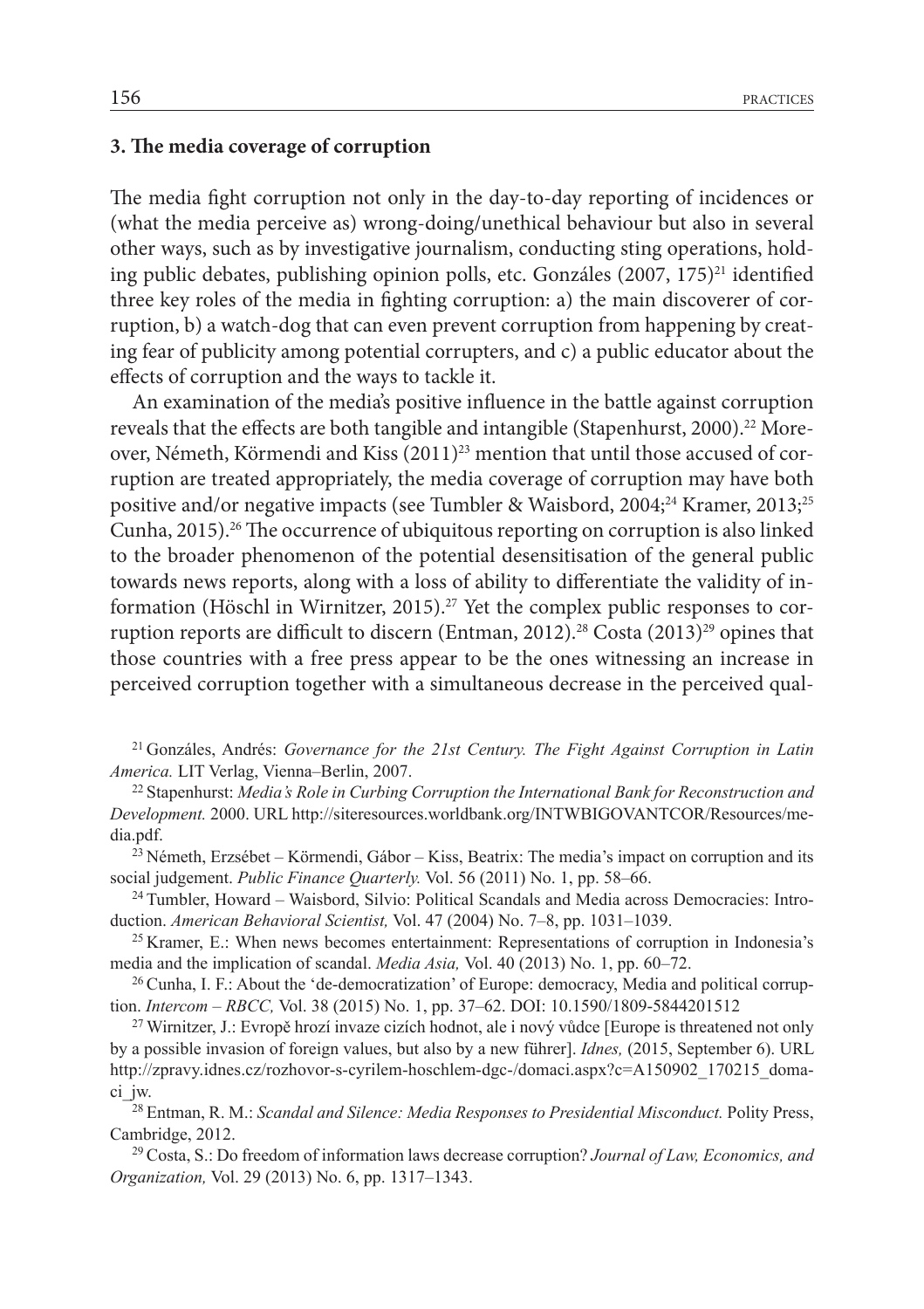ity of governance, rather than the expected improvement. According to him, an increase in perceived corruption apparently takes place particularly during the initial years of reform without major sustainability over a longer period. Costa used various corruption perception indices in his research project, both at the macro- and micro-level. His observations are rather intellectually challenging, and inspire the following question: Do these results imply that these perceptions are actually based on intensive media coverage rather than a negative change in the real occurrence of corruption? Indeed, the Hungarian case study conducted by Németh, Körmendi and Kiss (2011)<sup>30</sup> confirmed that if corruption cases are successfully uncovered and widely presented by the media, thus reducing the chance of corruption, its social perception is actually prone to increase considerably.

However, the media can also be prevented from fulfilling its role by impediments that are political (levels of political accountability through institutions of checks and balances, Camaj, 2012),<sup>31</sup> legal (very low levels of press freedom, low access to information, see Cordis and Warren, 2014;<sup>32</sup> or when civil society and civic activism do not participate in the process, Mungiu-Pippidi, 2014),<sup>33</sup> economic (low competition, see Suphachalasai, 2005;<sup>34</sup> small market size, failures of regulations, vested interests of owners, see UEA, 2013;<sup>35</sup> Pirinska, 2016;<sup>36</sup> Antonov, 2013),<sup>37</sup> professional (professional-ethical standards, when the audiences receive mostly fragments of information, Bergsdorf, 2002),<sup>38</sup> and/or possibly cultural (weak civil society, limita-

 $30$  Németh, Erzsébet – Körmendi, Gábor – Kiss, Beatrix: The media's impact on corruption and its social judgement. *Public Finance Quarterly,* Vol. 56 (2011) No. 1, pp. 58–66.

31 Camaj, Lindita: The Media's Role in Fighting Corruption: Media Effects on Governmental Accountability. *The International Journal of Press/Politics,* Vol. 18 (2013) No. 1, pp. 21–42. DOI: 10.1177/1940161212462741

 $32$  Cordis, A. S. – P.L Warren: Sunshine as disinfectant: The effect of state Freedom of Information Act laws on public corruption. *Journal of Public Economics*, Vol. 115 (2014), pp. 18–36.<br><sup>33</sup> Mungiu-Pippidi, A.: Why Control of Corruption Works. When it Does. In: Alina Mungiu-Pippidi

(ed.): *The Anticorruption Frontline. The Anticorruption Report,* Vol.2. Barbara Budrich Publishers, Opladen, 2014. pp. 90–123.

34 Suphachalasai, Suphachol: *Bureaucratic Corruption and Mass Media.* University of Cambridge, 2005.

<sup>35</sup>*Media outlets and their moguls: why concentrated individual or family ownership is bad for editorial independence*. UEA, 2013. URL http://www.ueapolitics.org/wp-content/uploads/2013/12/ ejc\_eastminster\_preprint.pdf

36 Pirinska, Ana: Press freedom in Bulgaria: No country for old values? 22 January 2016. URL http://www.cafebabel.co.uk/politics/article/press-freedom-in-bulgaria-no-country-for-old-values. html<br><sup>37</sup> Antonov, Stefan: *The Age of the Oligarchs: How a group of political and economic magnates* 

*have taken control of Bulgaria.* University of Oxford, 2013. URL http://reutersinstitute.politics.ox.ac. uk/sites/default/files/The%20Age%20of%20Oligarchs.pdf

38 Bergsdorf, W.: Die politische Wirkung der Medien in skandalisierten Situationen. In: Bergsdorf, W. – Klein, H.K. – Lammert, N. – Schmitt Glaeser, W. (eds.): *Die repräsentative Demokratie und die*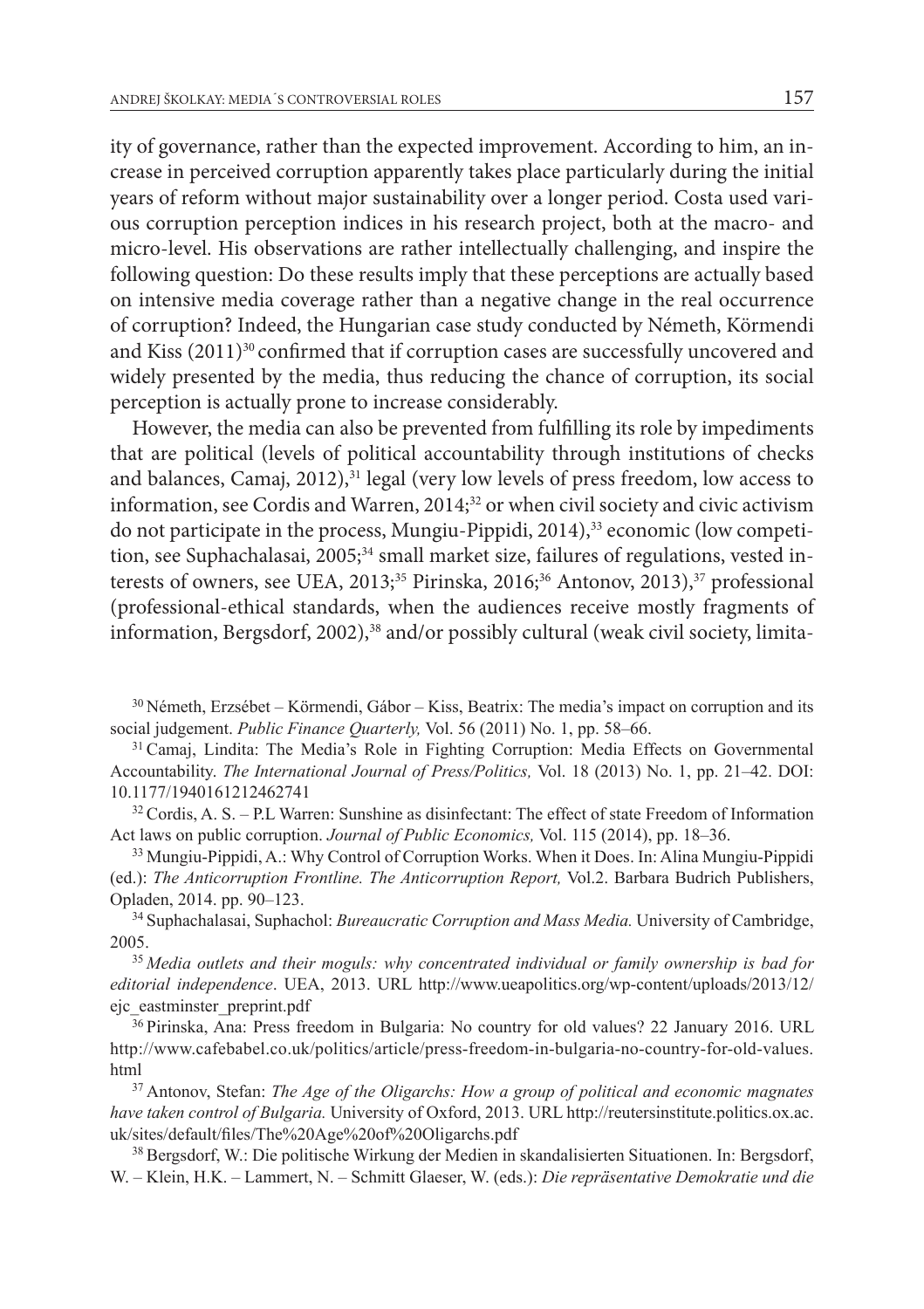tions in media literacy, see Armao, 2010;<sup>39</sup> Norris & Odugbemi, 2010).<sup>40</sup> Sometimes, the media or journalists may even become involved in corruption networks themselves or display potentially corrupt behaviour (see Limor and Himelboim, 2006;<sup>41</sup> Greenwald, 2012;<sup>42</sup> Oborne, 2012;<sup>43</sup> Orme, 1997;<sup>44</sup> Adam, 2016).<sup>45</sup> Moreover, Waisbord (2000)<sup>46</sup> suggested that factors unrelated to the quality of journalistic work also affect the impact of an exposé. According to him, these factors include the timing of the report's release, the prestige of the news organization, the production values of the investigation, etc.

Norris (2009), $47$  Mendes (2013) $48$  and Smit (2012) $49$  included additional factors necessary for effective reporting on corruption (especially in a framework of investigative journalism) by media or journalists, and for the enhancement of the positive role of the media in a society.

*Macht der Medien, Zukunftsforum Politik (10-20),* (2002) No. 48. URL http://www.kas.de/wf/doc/ kas\_1034-544-1-30.pdf?021031104028

<sup>39</sup> Armao, Rosemary: Covering Corruption: The Difficulties of Trying to Make a Difference. 2010. URL http://www.cima.ned.org/wp-content/uploads/2015/02/CIMA-Covering\_Corruption-Report\_0. pdf<br><sup>40</sup> Norris, Pippa – Odugbemi, S.: Assessing the Extent to Which the News Media Act as Watch-

dogs, Agenda Setters and Gatekeepers. In: Norris, Pippa (eds.): *Public Sentinel. News Media and Governance Reform.* pp. 379–394. World Bank, Washington, 2010. URL http://issuu.com/world. bank.publications/docs/9780821382004

41 Limor, Yehiel – Himelboim, Itai: Journalism and Moonlighting: An International Comparison of 242 Codes of Ethics. *Journal of Mass Media Ethics,* Vol. 21 (2006) No. 4, pp. 265–285.

42 Greenwald, G.: Correspondence and collusion between the New York Times and the CIA. *The Guardian, 29 August 2012.*<br><sup>43</sup> Oborne, P.: Is the British press really so feral? *British Journalism Review*, Vol. 23 (2012) No. 3,

pp. 61–68.

44 Orme, W.A. (ed.): *A Culture of Collusion: An Inside Look at the Mexican Press*. Linner Rienner Publishers, Boulder, 1997.

45 Adam, Ch.: Of droids and slaves. The media in the Orbán regime. *Hungarian Free Press,* 7 February 2016. URL http://hungarianfreepress.com/2016/02/07/of-droids-and-slaves-media-in-theorban-regime/

46 Waisbord, S.: *Watchdog Journalism in South America. News, Accountability, and Democracy.* Columbia University Press, New York, 2000.

47 Norris, Pippa (ed.): *Public Sentinel: News Media & Governance Reform*. The World Bank, Washington DC, 2009. URL http://www.hks.harvard.edu/fs/pnorris/Books/Public%20Sentinel.htm

48 Mendes, M.: *Overview of corruption in the media in developing countries.* Transparency International, 2013.

49 Smit, Margo: *Deterrence of fraud with EU funds through investigative journalism in EU-27.* 2012. URL http://www.europarl.europa.eu/document/activities/cont/201210/20121002ATT52809/2 0121002ATT52809EN.pdf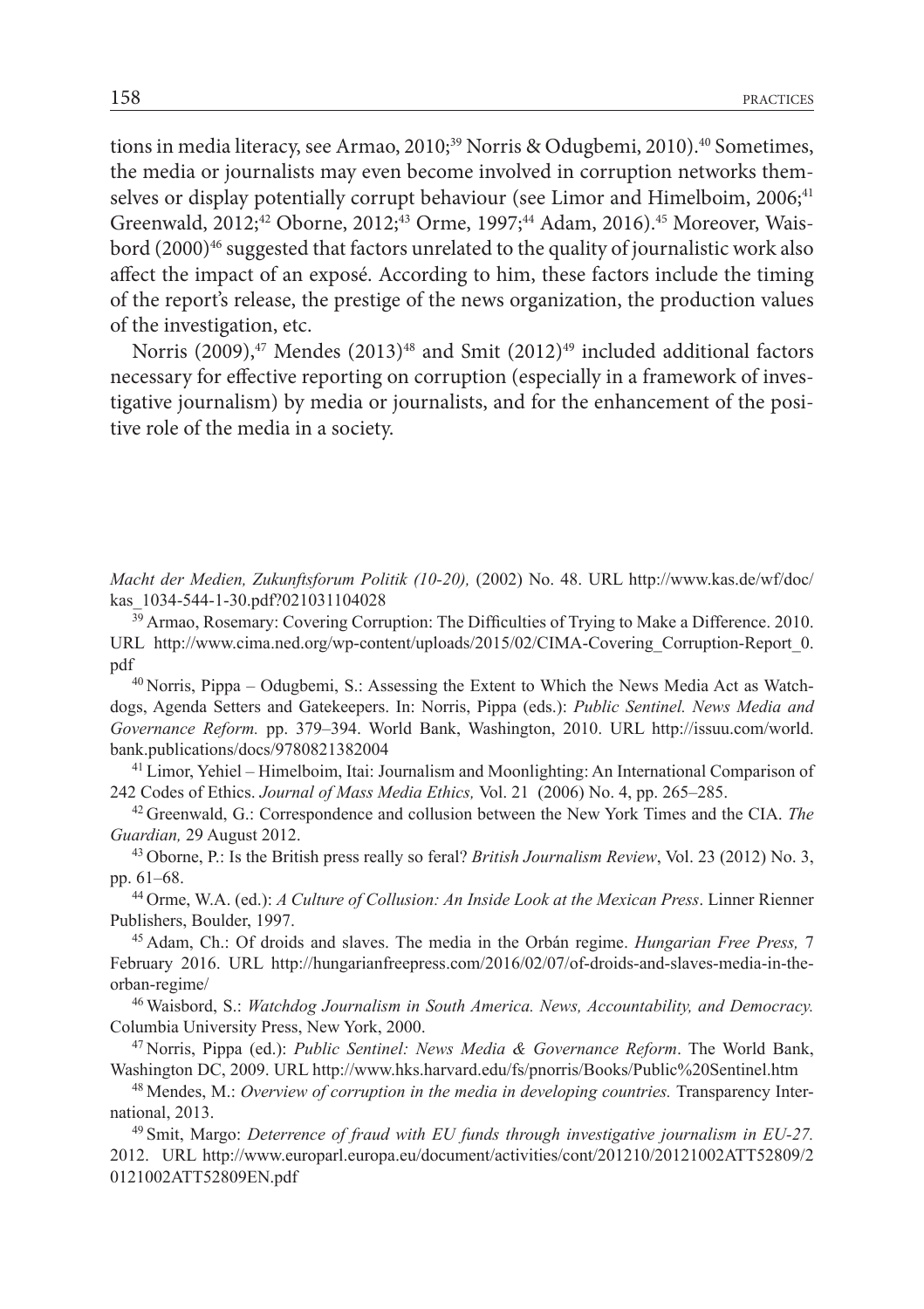## **4. Correlations between the perception of corruption as projected by media coverage, trust in the media coverage of corruption and the perceived level of corruption in a country**

Research suggests that there is no direct correlation between the perception of corruption in politics and the public sector as projected by media coverage, and trust in the media reporting on corruption in a country (see Table 2, from Charon, 2013).<sup>50</sup> Trust in the media coverage of corruption was highest in Romania and the UK, followed by (in decreasing order) Italy, France, Hungary and Slovakia (Charon, 2013, 116): on a scale of 0–10, the level of trust ranged between 4.2 and 5.6.

On the one hand, the UK was not seen as a highly corrupt country, and the level of trust in the portrayal of corruption by the local media was among highest in this sample. On the other hand, Romania was regarded as a highly corrupt nation, but the faith in the media handling of corruption cases was among the highest in Charon's research. These data, therefore, clearly suggest that it may be problematic to rely solely on the media reporting about corruption as an indicator of relevance for further social science research or adopting policy measures.

| Country        | Value (2013) | CPI (rank 2013)       |
|----------------|--------------|-----------------------|
| Romania        | 5,541        | 69                    |
| United Kingdom | 5,521        | 14                    |
| Italy          | 5,151        | 69                    |
| France         | 4,527        | 22                    |
| Hungary        | 4,515        | 47<br>Romania Linedom |
| Slovakia       | 4,277        | 61                    |
|                |              |                       |

*(Media Reporting Corruption from Charon, 2013, raw country averages of EQI 2013 survey question,*  Latvia was not included, the higher the better, CPI ranking from TIS, 2013)

*Table 2 Trust in the Media Reporting Corruption*

50 Charon, N.: European Perceptions of Quality of Government. A Survey of 24 Countries. In: Mungiu-Pippidi, Alina (ed.): *The Anticorruption Frontline. The Anticorruption Report,* Vol. 1. Barbara Budrich Publishers, Opladen, 2013. pp. 99–120.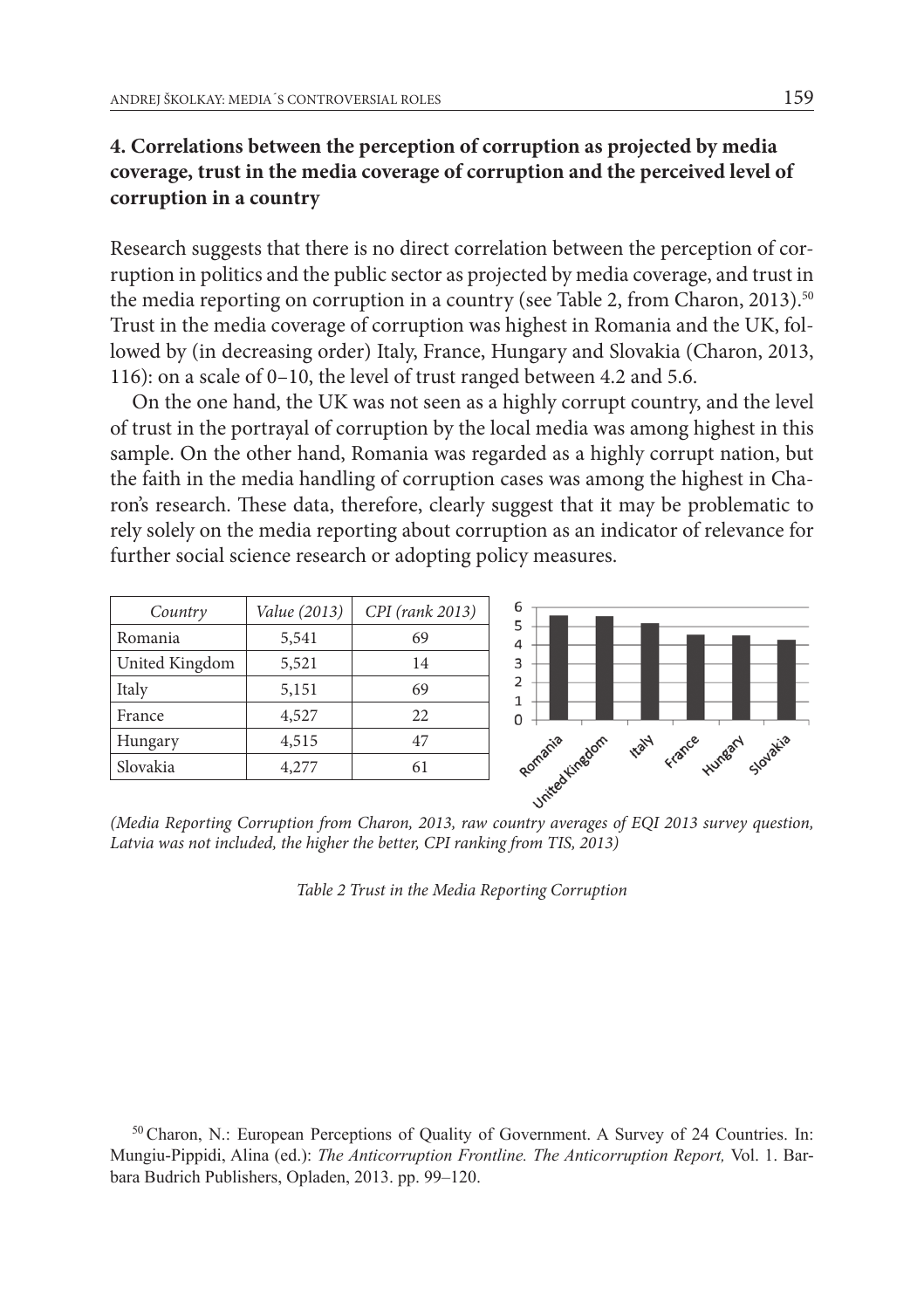This inconsistency between media reporting on corruption and perception of corruption in a country is also visible when comparing the tables below (although the collection periods of the data in the tables do not overlap precisely, as is explained later).

The UK experienced a worsening of its rank in the Corruption Perception Index (CPI) during the 2008-2010 period, however, the country also improved (compared to other countries) its ranking in the Press Freedom Index (PFI) during the very same period.

A rapid deterioration of PFI can be noted in France in the period of 2009-2010; however, this was not so sharply reflected in CPI ranking during the same period and afterwards. France, nevertheless, witnessed the most similar CPI and PFI patterns in general during the analysed decade.

|                 |       | United<br>Kingdom | France | Hungary | Latvia         | Slovakia       | Italy | Romania |
|-----------------|-------|-------------------|--------|---------|----------------|----------------|-------|---------|
| 2004            | rank  | 11                | 22     | 42      | 57             | 57             | 42    | 87      |
|                 | score | 8.4               | 7.1    | 4.8     | $\overline{4}$ | $\overline{4}$ | 4.8   | 2.9     |
| 2005            | rank  | 11                | 18     | 40      | 51             | 47             | 40    | 86      |
|                 | score | 8.6               | 7.5    | 5       | 4.2            | 4.3            | 5     | 3       |
| 2006            | rank  | 11                | 18     | 41      | 49             | 49             | 45    | 84      |
|                 | score | 8.6               | 7.4    | 5.2     | 4.7            | 4.7            | 4.9   | 3.1     |
| 2007            | rank  | 12                | 19     | 39      | 51             | 49             | 41    | 69      |
|                 | score | 8.4               | 7.3    | 5.3     | 4.8            | 4.9            | 5.2   | 3.7     |
| 2008            | rank  | 16                | 23     | 47      | 52             | 52             | 55    | 70      |
|                 | score | 7.7               | 6.9    | 5.1     | 5              | 5              | 4.8   | 3.8     |
| 2009            | rank  | 17                | 24     | 46      | 56             | 56             | 63    | 71      |
|                 | score | 7.7               | 6.9    | 5.1     | 4.5            | 4.5            | 4.3   | 3.8     |
| 2010            | rank  | 20                | 25     | 50      | 59             | 59             | 67    | 69      |
|                 | score | 7.6               | 6.9    | 4.7     | 4.3            | 4.3            | 3.9   | 3.7     |
| 2011            | rank  | 16                | 25     | 54      | 61             | 66             | 69    | 75      |
|                 | score | 7.8               | 7      | 4.6     | 4.2            | $\overline{4}$ | 3.9   | 3.6     |
| 2012            | rank  | 17                | 22     | 46      | 54             | 62             | 72    | 66      |
|                 | score | 74                | 71     | 55      | 49             | 46             | 42    | 44      |
| 2013            | rank  | 14                | 22     | 47      | 49             | 61             | 69    | 69      |
|                 | score | 76                | 71     | 54      | 53             | 47             | 43    | 43      |
| Average ranking |       | 15                | 22     | 45      | 54             | 56             | 56    | 75      |

*Table 3 Corruption perceptions index (CPI)—TIS*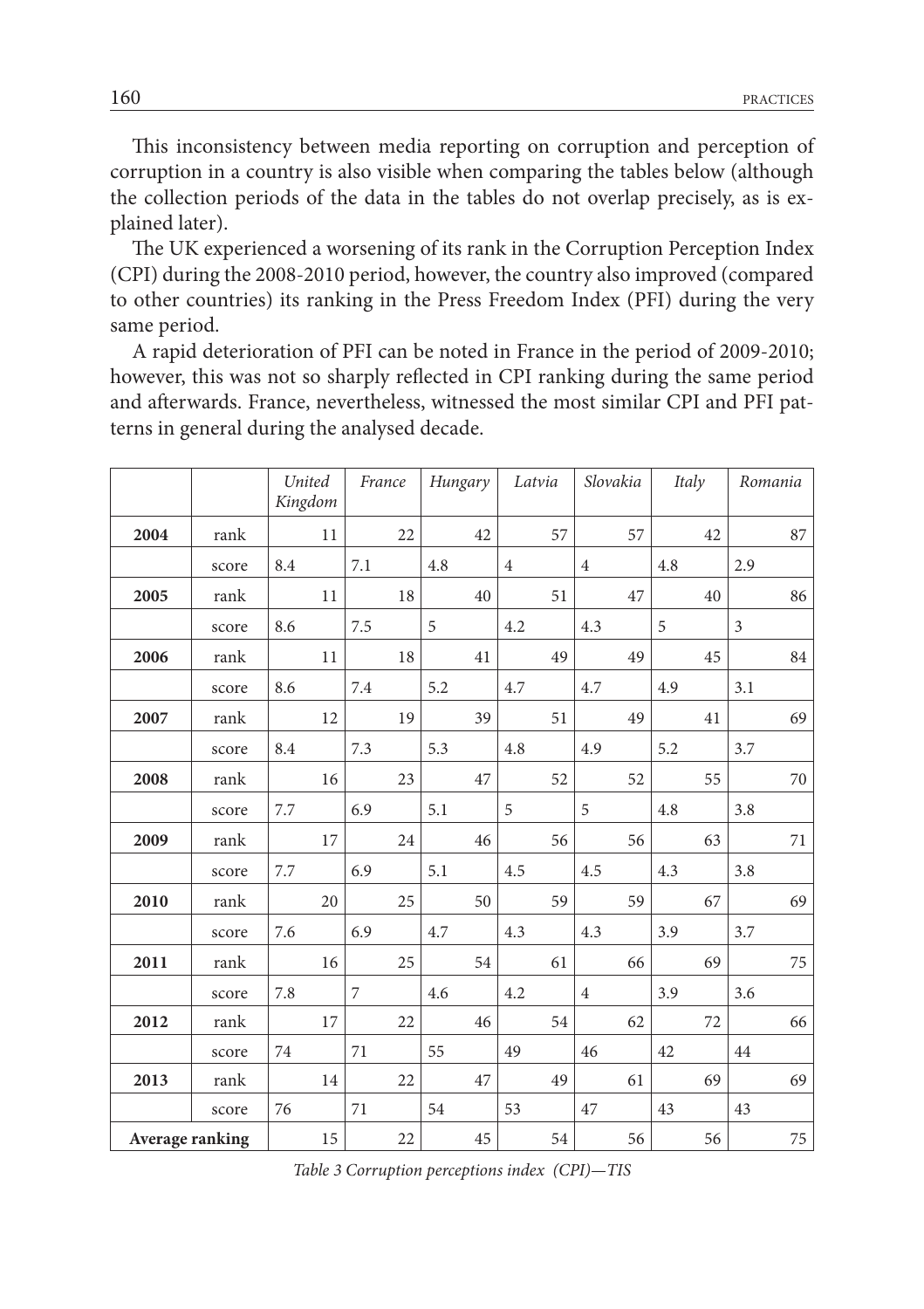

| Press Freedom Index (PFI) |       |       |       |       |       |       |       |       |       |  |  |
|---------------------------|-------|-------|-------|-------|-------|-------|-------|-------|-------|--|--|
|                           | 2004  | 2005  | 2006  | 2007  | 2008  | 2009  | 2010  | 2012  | 2013  |  |  |
| Slovakia                  | $-1$  | -8    | -8    | $-3$  | $-7$  | $-44$ | $-35$ | $-25$ | $-23$ |  |  |
|                           | 0.50  | 0.75  | 2.50  | 1.00  | 3.00  | 11.00 | 11.50 | 0.00  | 13.25 |  |  |
| <b>UK</b>                 | $-28$ | $-24$ | $-27$ | $-24$ | $-23$ | $-20$ | $-19$ | $-28$ | $-29$ |  |  |
|                           | 6.00  | 5.17  | 6.50  | 8.25  | 5.50  | 4.00  | 6.00  | 2.00  | 16.89 |  |  |
| Latvia                    | $-10$ | $-16$ | $-10$ | $-12$ | $-7$  | $-13$ | $-30$ | $-50$ | $-39$ |  |  |
|                           | 1.00  | 2.50  | 3.00  | 3.50  | 3.00  | 3.00  | 8.50  | 15.00 | 22.89 |  |  |
| France                    | $-19$ | $-30$ | $-35$ | $-31$ | $-35$ | $-43$ | $-44$ | $-38$ | $-37$ |  |  |
|                           | 3.50  | 6.25  | 9.00  | 9.75  | 7.67  | 10.67 | 13.38 | 9.50  | 21.60 |  |  |
| Romania                   | $-70$ | $-70$ | -58   | $-42$ | $-47$ | $-50$ | $-52$ | $-47$ | $-42$ |  |  |
|                           | 17.83 | 16.17 | 14.00 | 12.75 | 9.00  | 12.50 | 16.00 | 14.00 | 23.5  |  |  |
| Italy                     | $-39$ | $-42$ | $-40$ | $-35$ | $-44$ | $-49$ | $-49$ | $-61$ | $-57$ |  |  |
|                           | 9.00  | 8.67  | 9.90  | 11.25 | 8.42  | 12.14 | 15.00 | 19.67 | 26.11 |  |  |
| Hungary                   | $-28$ | $-12$ | $-10$ | $-17$ | $-23$ | $-25$ | $-23$ | $-40$ | -56   |  |  |
|                           | 6.00  | 2.00  | 3.00  | 4.50  | 5.50  | 5.50  | 7.50  | 10.00 | 26.9  |  |  |

World Press Freedom Index*, Reporters Without Borders*

*Table 4 Press Freedom Index*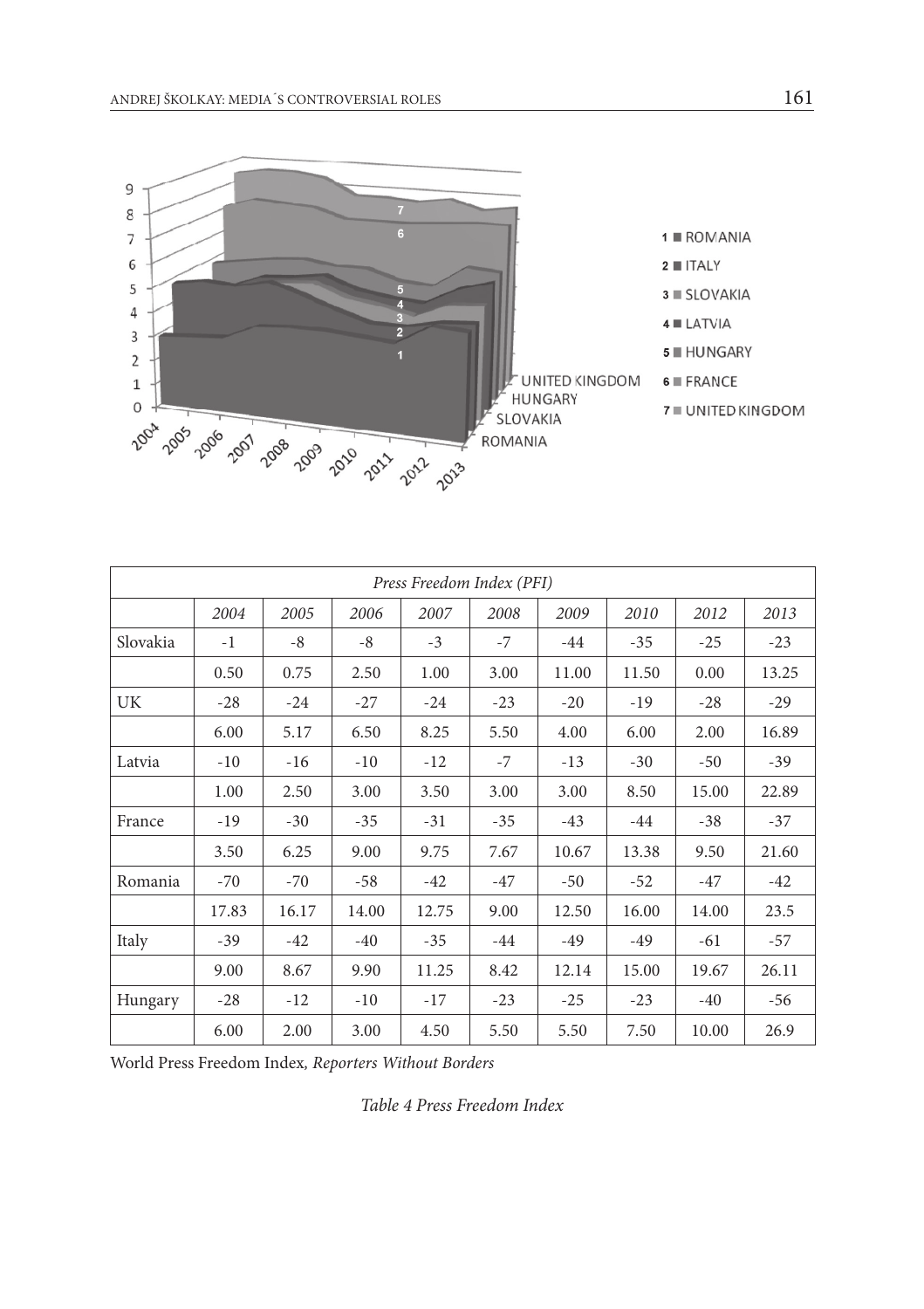The Hungarian case supports the existence of correlation - rather radical worsening of press freedom was reflected in higher perception of corruption towards the end of our research decade (2011–2012). However, it should also be noted that Hungary did not actually present the worst average perception of corruption in the sample it was Romania, followed by Italy, Slovakia and Latvia.

The Latvian and Slovakian cases are good examples of conformity to Costa's findings (2013). Both countries ranked among those states with the most successful freedom of press until 2009 (or 2008 respectively), yet their CPIs were much higher than those of the UK or France (and also Hungary) during the same period. In other words, free press did not help Latvia and Slovakia to achieve better rankings in CPI compared to those countries with lesser freedom of the press.

In addition, Slovakia's sudden deterioration of press freedom in 2009 and the following years can be linked not only to the change in the political climate but most likely also to the changes in ownership of some of the leading Slovak newspapers. For example, the former foreign owner of the daily *Pravda* was replaced by a Slovak owner in 2009/2010, and according to Zuzana Petková (2016),<sup>51</sup> its former deputy editor-in-chief, who was forced to leave in the very same year, the daily (which until then exercised absolute freedom in its editorial policy) has become biased towards the ruling leftist governmental party, whilst the new management gradually pushed the journalists critical towards this party out of their jobs. Interestingly enough, Besley and Prat  $(2006)^{52}$  argued that foreign ownership of the press is associated with greater transparency in the political process and lower levels of corruption. In general, the cumulative research suggests that business owners are capable of influencing the freedom of speech by influencing the media they control, even though the modus operandi might differ from country to country (de Beer, Láb, Strielkowski & Tejkalová, 2015).<sup>53</sup> Regarding the correlation of CPI and PFI, Italy is a special case. While it shows better results in CPI than both Slovakia and Latvia during the period of the first four years, its ranking in PFI is extremely low if compared with these two countries during the same period. In other words, a correlation between CPI and PFI in Italy's case seems to work in the opposite way than the aforementioned theory assumes and that the Slovakian and Latvian examples confirm.

Lastly, Romania ranked equally low in both CPI and PFI during the first two to three years, although a similar but slightly more positive pattern with respect to

<sup>51</sup> E-mail correspondence with Zuzana Petková, the former deputy editor-in-chief of Pravda, April 27, 2016.

 $52$  Besley, Timothy – Prat, Andrea: Handcuffs for the Grabbing Hand? Media Capture and Government Accountability. *The American Economic Review,* Vol. 96 (2006), pp. 720–36.

<sup>53</sup>de Beer, A. S. – Láb, F. – Strielkowski, W. – Tejkalová, A. N.: Business influence on media news processing: a comparison of journalists' perceptions in the Czech Republic and South Africa. *Economics and Sociology,* Vol. 8 (2015) No. 1, pp. 222–233. DOI: 10.14254/2071-789X.2015/8-1/17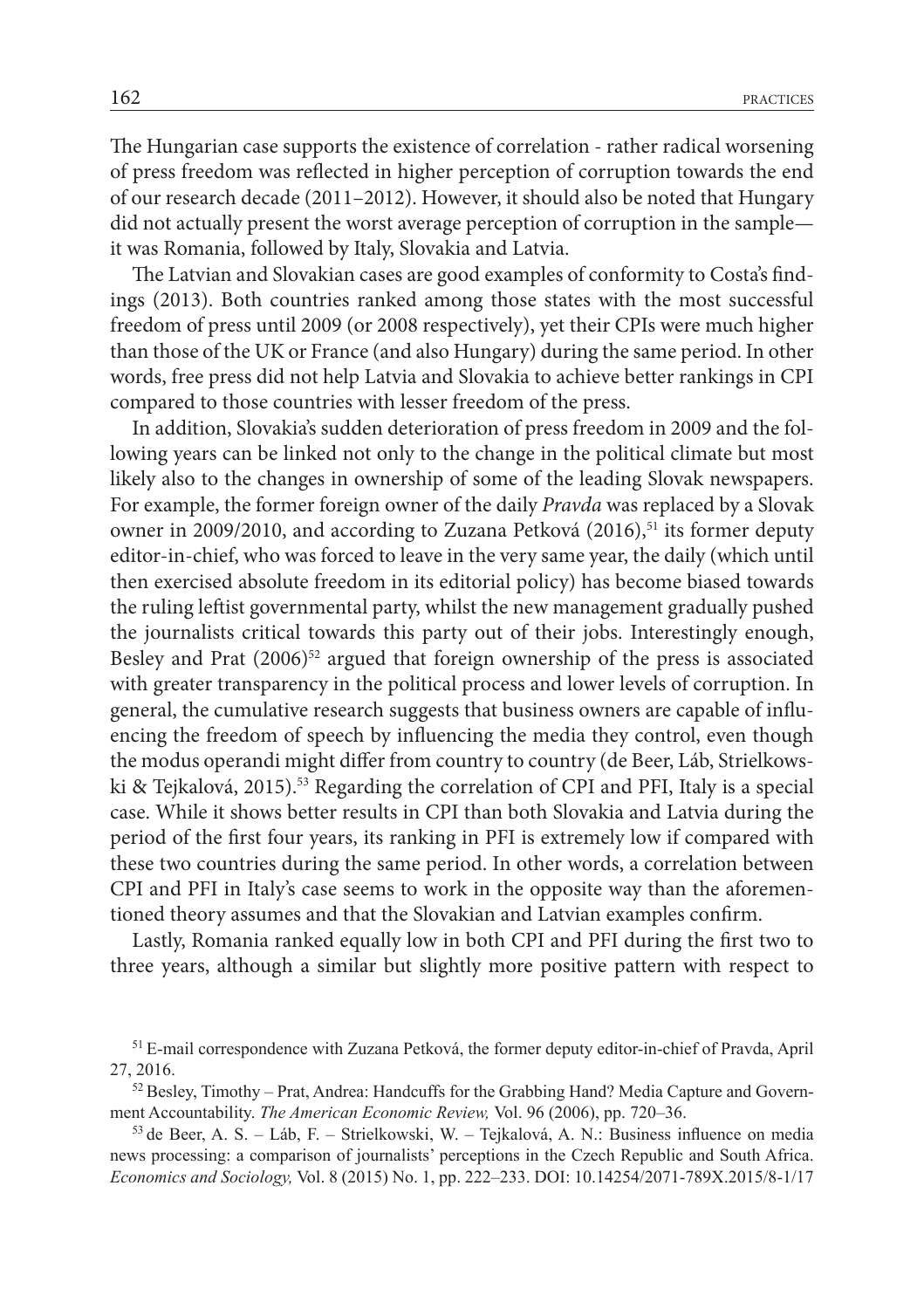improving (at least in relative terms) the general situation in both parameters can be noticed towards the end of the decade.

PFI data for each year is presented as a rank, giving a position to a particular country in relative order in comparison to other countries. In this case, a smaller score corresponds to greater freedom of the press and, in addition, the smallest scores are in negative numbers.

Each report reflects the situation during a specific period. The year of the report represents the year when the particular report was released and thus reflects events occurring in prior years. For example, the 2009 report was published in October 2009 and reflects events between 1 September 2008 and 31 August 2009. No report was released in 2011. The 2011–2012 report (labelled "2012" in the table below) was published on 20 January 2012 and reflects events between 1 December 2010 and 30 November 2011. The 2013 World Press Freedom Index was published on 30 January 2013 and reflects events between 1 December 2011 and 30 November 2012.

It has to be mentioned that the comparative estimations of the freedom of the press in Central and Eastern Europe in the period of 2005-2014 (Balčytiené, 2015, 48)54 do not suggest a full overlap with the above mentioned PFI, although in most cases the general trend according to Nations in Transit is similar.

|          | 2005 | 2006 | 2007 | 2008 | 2009 | 2010 | 2011 | 2012 | 2013 | 2014 |
|----------|------|------|------|------|------|------|------|------|------|------|
| Slovakia | 225  | 225  | 225  | 250  | 275  | 300  | 300  | 275  | 275  | 275  |
| Latvia   | 150  | 150  | 150  | 175  | 175  | 175  | 175  | 175  | 175  | 200  |
| Romania  | 400  | 400  | 375  | 375  | 375  | 400  | 400  | 400  | 425  | 425  |
| Hungary  | 250  | 250  | 250  | 250  | 250  | 275  | 325  | 350  | 350  | 350  |

*according to Balčytiené (based on Nations in Transit data)*

*Table 5 Average scorings for "media freedom"* 

However, to give an example of the differences in these estimations, the comparative table of correlations between CPI and PFI has been constructed for the Hungarian case according to both Reporters Without Borders and Nations in Transit (Balčytiené).

<sup>54</sup> Balčytiené, A.: Institutions and cultures: an analytical framework for the study of democratization and media transformations in Central and Eastern Europe. In: Dobek-Ostrowska, B. – Glowacki, M. (eds): *Democracy and Media in Central and Eastern Europe 25 years On.* Peter Lang, Frankfurt am Main, 2015. pp. 47–62.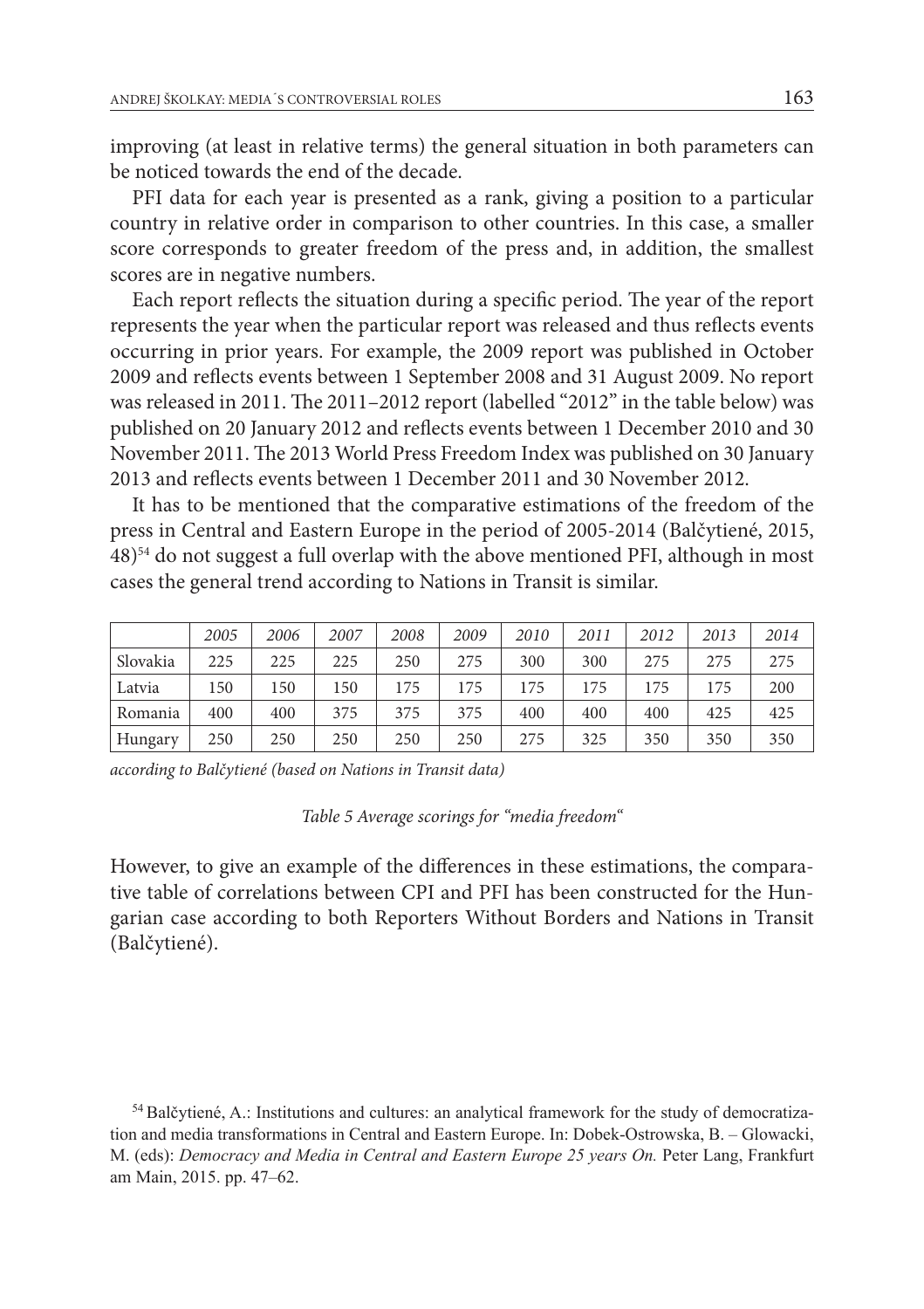

Figure 1: Correlations between CPI and PFI for Hungary

**•** Press Freedom according to Balčytiene

• Press Freedom Index according Reporters Without Borders

### **5. Case study of EU funds-related fraud coverage in six countries**

The EU provides funding for a broad range of projects and programmes covering areas such as regional and urban development, employment and social inclusion, agriculture and rural development, maritime and fisheries policies, research and innovation, and humanitarian aid. Over 76% of the EU budget is managed in partnership with national and regional authorities through the system of "shared management", and mainly through five large funds (the Structural and Investment Funds).<sup>55</sup> During the period 2014-2020, the EU will invest 325 billion eur in Europe's regions through the Structural and Investment Funds.

However, a definitional problem already occurs here. As put by Smit (2012, 26): "What the public (and journalists, for that matter) easily call 'fraud' in the end can also be an irregularity or a 'simple' misappropriation of money." His study on Deterrence of fraud with EU funds through investigative journalism in EU-27 (Smit, 2012)56 showed that in some countries journalists did generate numerous strings of publications on the topic, especially in the United Kingdom, Romania and Slovakia

<sup>55</sup> See http://europa.eu/about-eu/funding-grants/

<sup>56</sup> Smit, Margo: *Deterrence of fraud with EU funds through investigative journalism in EU-27.* 2012.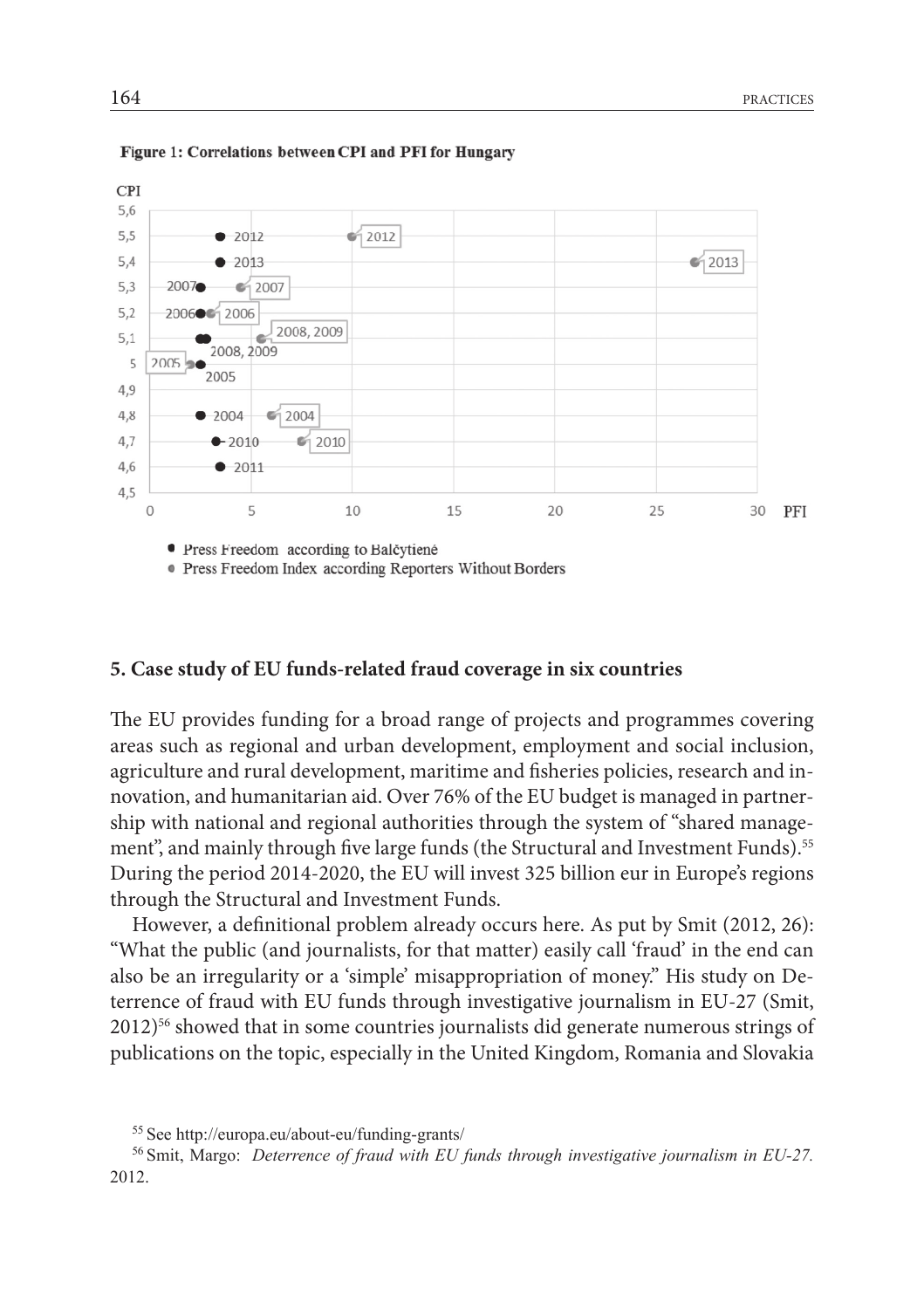(in addition to Spain and Bulgaria). According to the report, the UK has shown the highest publication of EU funds-related stories among all other EU countries.

Research by Fazekas, Chvalkovska, Skuhrovec, Tóth and King (2014)<sup>57</sup> has indicated that possibly as much as a third of EU funds (Structural Funds and Cohesion Fund) invested into public projects in the Czech Republic, Hungary and Slovakia were disbursed in irregular and obscure ways, or with a tendency to favour certain companies. These assumptions seem to illustrate the general trend in these areas. It was also remarked by Lenka Bradáčová, a Supreme State Prosecutor in Prague, the Czech Republic that while the organised crime in the 1990s specialised in violent forms of crime (racketeering), or focused on stealing money (both in violent and non-violent ways), joining the EU brought a new form of public sources to focus on—the EU funds (in Šnídl, 2015).<sup>58</sup>

|          | Population (million) | EU funds per capita (EUR) |
|----------|----------------------|---------------------------|
| UK       | 62.5                 | 1146                      |
| France   | 63                   | 2138                      |
| Italy    | 60.5                 | 1745                      |
| Hungary  | 10                   | 3098                      |
| Romania  | 21.5                 | 1074                      |
| Latvia   | 2.2                  | 3203                      |
| Slovakia | 5.5                  | 2402                      |

*Table 6 Size of Population (2008) and Income from the EU funds per capita (2004–2013)*<sup>59</sup>

Yet these data do not help to explain differences in the intensity of coverage of corruption related to EU funding either. For example, while comparing Latvia and Hungary, the countries with the highest income per capita from EU funds during a decade, there is a ratio of 10:29 (1.4%:4%) in covering the topic of EU funds and corruption between these two countries.

57 Fazekas, M. – Chvalkovska, J. – Skuhrovec, J. – Tóth, I. J. – King, L. P.: Are EU Funds a Corruption Risk? The Impact of EU Funds on Grand Corruption in Central and Eastern Europe. In: Mungiu-Pippidi, A. (ed.): *The Anticorruption Frontline. The ANTICORRP Project,* Vol. 2. Barbara Budrich Publishers, Opladen–Berlin–Toronto, 2014. pp. 68–89.

<sup>58</sup>Šnídl, Vladimir: Chytila Ratha: Je to aj výstraha pre ďalších [She Caught Rath: This is a warning to others]. *Denník N,* Vol. 121 (2015) No. 1, pp. 6–7.

59 Population in 2008 (in the middle of research period) in millions with the exception of Latvia due to the overall small size of population + Income from EU funds per capita, based on average income per decade. URL https://en.wikipedia.org/wiki/Demographics of the European Union#Population by  $nation + own calculations.$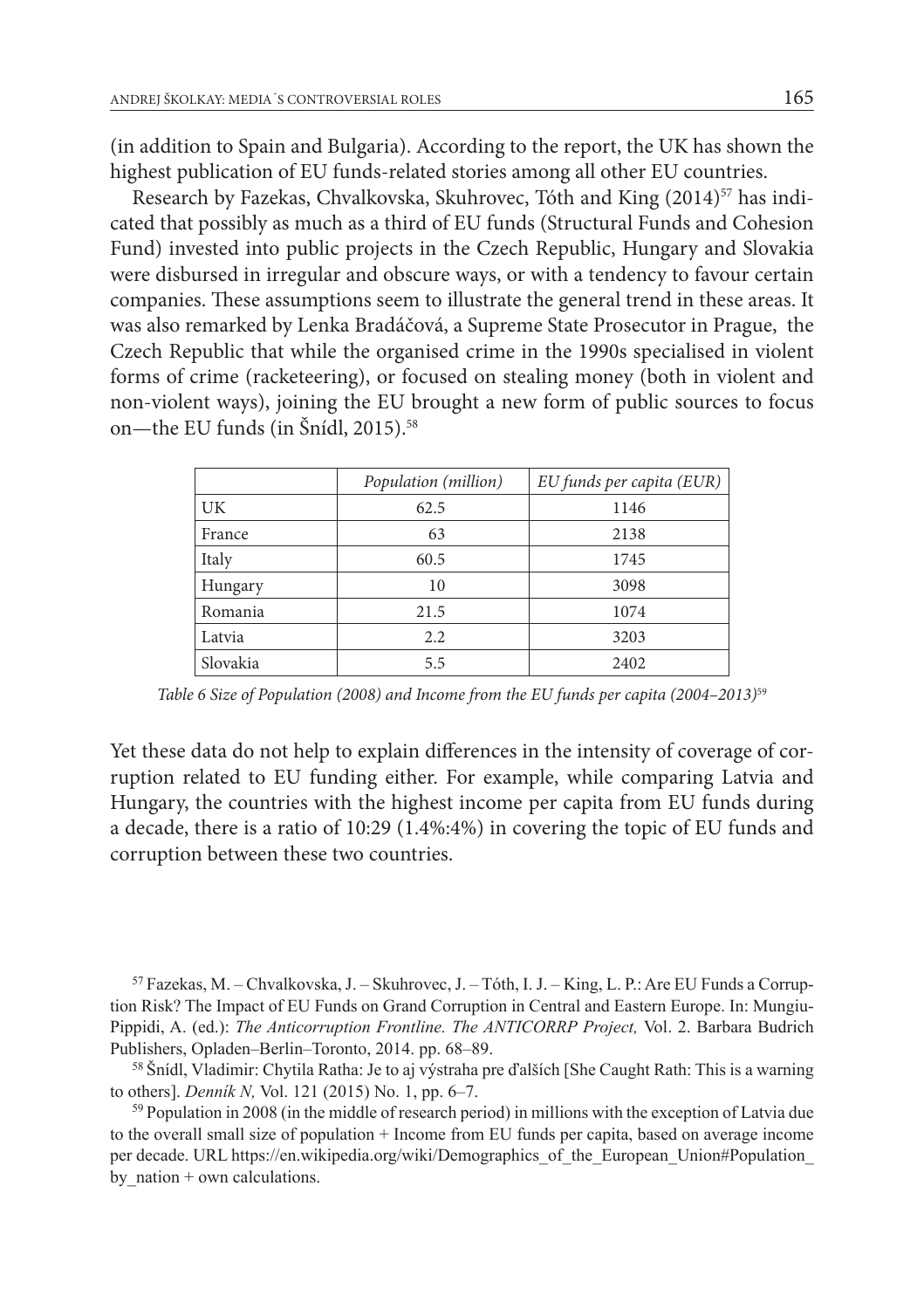| EU Funds, TOTAL EXPENDITURES, in millions EUR |           |              |             |             |             |             |             |  |  |  |  |
|-----------------------------------------------|-----------|--------------|-------------|-------------|-------------|-------------|-------------|--|--|--|--|
|                                               | FR        | IТ           | LV          | HU          | RO.         | SК          | UK          |  |  |  |  |
| 2004                                          | 12 944.9  | 10 367.0     | 267.0       | 713.4       | 572.2       | 388.1       | 7 1 3 0 . 2 |  |  |  |  |
| 2005                                          | 13 620.5  | 10 696.3     | 385.0       | 1 357.0     | 634.5       | 609.5       | 8670.4      |  |  |  |  |
| 2006                                          | 13 496.2  | 10 922.3     | 402.6       | 1842.2      | 693.1       | 696.2       | 8 2 9 4 .2  |  |  |  |  |
| 2007                                          | 13 897.2  | 11 315.3     | 675.0       | 2427.6      | 1 602.4     | 1 0 8 2.6   | 7422.9      |  |  |  |  |
| 2008                                          | 13721.8   | 10 306.4     | 610.4       | 2 002.6     | 2 6 6 6 .2  | 1 2 4 1 .8  | 7 309.9     |  |  |  |  |
| 2009                                          | 13 631.9  | 9 3 7 2 . 3  | 710.3       | 3 5 6 8 . 6 | 2951.2      | 1 1 9 2 . 4 | 6 2 4 7 .1  |  |  |  |  |
| 2010                                          | 13 105.1  | 9497.5       | 843.6       | 3650.0      | 2 3 1 7 .4  | 1 905.0     | 6 7 4 5 . 6 |  |  |  |  |
| 2011                                          | 13 162.3  | 9 5 8 5 . 9  | 911.0       | 5 3 3 0 . 9 | 2 6 5 9.5   | 1785.1      | 6 5 7 0 .0  |  |  |  |  |
| 2012                                          | 12 890.3  | 10 956.9     | 1 1 7 9 . 5 | 4 177.1     | 3445.5      | 2 2 8 6 .8  | 6933.9      |  |  |  |  |
| 2013                                          | 14 2 39.3 | 12 5 5 4 . 3 | 1 0 6 3 .2  | 5 909.8     | 5 5 6 0 . 6 | 2 0 2 6 .1  | 6 3 0 8 .3  |  |  |  |  |
|                                               | 134 709.6 | 105 574.1    | 7 0 4 7 .7  | 30 979.3    | 23 102.6    | 13 213.5    | 71 632.5    |  |  |  |  |

Source: EU expenditure and revenue 2000–2014.

http://ec.europa.eu/budget/financialreport/index\_en.html

Also, the data above do not show any unambiguous correlation between allocated money and the frequency of reporting on suspicions or evidence of fraud, irregularity or misappropriation of money from allocated EU funds. Yet these data may help us in understanding why there was so much attention paid to this issue in some of the Hungarian media. Hungary (being a more populated country) received the same amount of EU funds as Slovakia and Latvia combined. Moreover, as put by Bajomi-Lazár (2016),<sup>60</sup> the critics of Orbán's regime<sup>61</sup> widely shared the view that the system is largely funded by EU development funds, most of which are channelled through public tenders to oligarchs, i.e. clients of PM Orbán, and most particularly to Lőrincz Mészáros, a former gas-fitter and now mayor of Felcsút, the village where Orbán was born and where he still owns a house (and had built a huge football stadium). As we shall see, these facts (supported by further experts' opinions) help to partly explain the politicised coverage of this issue among Hungarian media.

Nevertheless, these data do not explain the very low coverage of EU funds in Romanian newspapers (considering equally low reputation of Romania according to CPI), even when the limited sample of Romanian media is considered. Furthermore, the data do not clarify the low coverage of EU funds at national and local levels (in contrast to international level or foreign coverage) by French and British

*Table 7 Compilation of EU Funds Allocation for Selected Countries*

<sup>60</sup> E-mail correspondence with Dr. Péter Bajomi-Lazár, editor-in-chief of the media studies journal *Médiakutató,* Hungary, April 19, 2016

<sup>61</sup> See Göncz, Kinga: The games the EU and Hungary Play. *IWM Post,* (2016) No. 116, p. 5.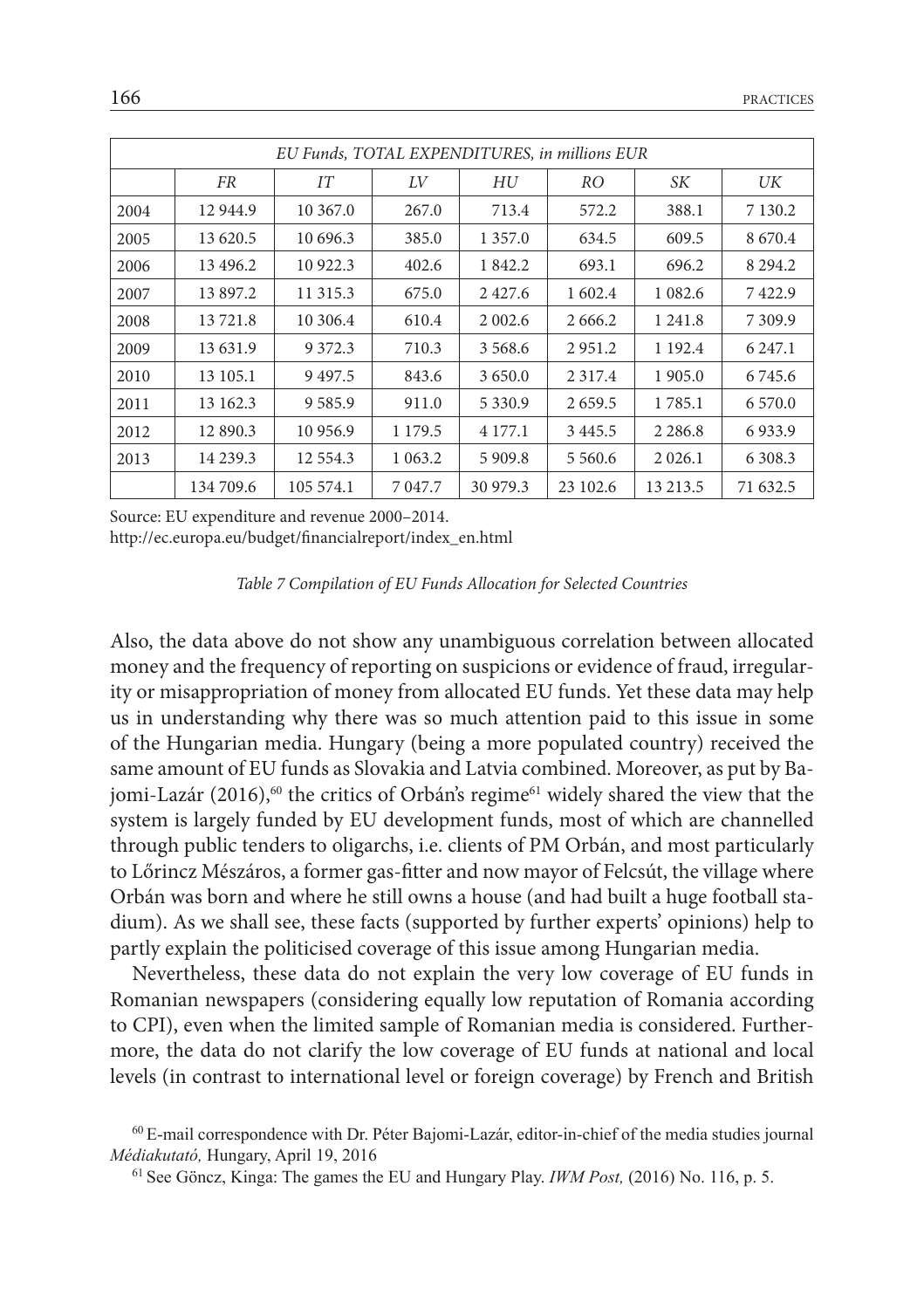newspapers either—except that there were actually no suspicions or evidence of fraud, irregularity or misappropriation of allocated EU funds, which is a possible but unlikely explanation. However, more likely, as put by Smit, it can be a continuation of the tradition in which the tabloid papers are consistent in their approach to original EU stories. Regardless of the economic or political climate, they regularly produce small investigative-style articles, which aim to embarrass the European Commission. Finally, a general trend seems to exist among the UK newspapers and is fed by a general scepticism in the media towards the EU (Smit, 2012). The heavy coverage of EU funds by the *Financial Times* can be further explained by the 2010 research project by the Bureau of Investigative Journalism (BIJ) and the *Financial Times* into EU structural funds. The project tracked €347 billion [in EU structural funds] over seven years and from 100 agencies (Smit, 2012, 106).

| Country  | Newspaper              | Total | Dealt<br>with EU<br>$funds -$<br>all | Percent-<br>age | EU<br>funds—<br><b>National</b><br>and local<br>level | Percent-<br>age in<br>total | Percentage<br>in Dealt<br>with EU<br>funds |
|----------|------------------------|-------|--------------------------------------|-----------------|-------------------------------------------------------|-----------------------------|--------------------------------------------|
|          | Il Corriere della Sera | 855   | 12                                   | 1.4%            | 6                                                     | 0.7%                        | 50.0%                                      |
|          | La Repubblica          | 1036  | 7                                    | 0.7%            | 3                                                     | 0.3%                        | 42.9%                                      |
|          | Il Giornale            | 532   | 8                                    | 1.5%            | 5                                                     | 0.9%                        | 62.5%                                      |
|          | Il Sole 24 Ore         | 536   | 11                                   | 2.1%            | 3                                                     | 0.6%                        | 27.3%                                      |
| Italy    | Total                  | 2959  | 38                                   | 1.3%            | 17                                                    | 0.6%                        | 44.7%                                      |
|          | The Times              | 686   | 12                                   | 1.7%            | $\mathbf{0}$                                          | $0.0\%$                     | 0.0%                                       |
|          | The Guardian           | 750   | 16                                   | 2.1%            | $\mathbf{0}$                                          | 0.0%                        | 0.0%                                       |
|          | The Sun                | 186   | 5                                    | 2.7%            | 1                                                     | 0.5%                        | 20.0%                                      |
|          | The Financial Times    | 541   | 23                                   | 4.3%            | $\mathbf{0}$                                          | $0.0\%$                     | 0.0%                                       |
| UK       | Total                  | 2163  | 56                                   | 2.6%            | 1                                                     | 0.0%                        | 1.8%                                       |
|          | Le Monde               | 570   | 17                                   | 3.0%            | $\mathbf{1}$                                          | 0.2%                        | 5.9%                                       |
|          | Le Figaro              | 443   | 12                                   | 2.7%            | $\mathbf{1}$                                          | 0.2%                        | 8.3%                                       |
|          | <b>Ouest France</b>    | 196   | 3                                    | 1.5%            | $\mathbf{0}$                                          | 0.0%                        | 0.0%                                       |
|          | Les Echos              | 268   | 8                                    | 3.0%            | $\overline{2}$                                        | 0.7%                        | 25.0%                                      |
| France   | Total                  | 1477  | 40                                   | 2.7%            | $\overline{4}$                                        | 0.3%                        | 10.0%                                      |
|          | Sme                    | 570   | 18                                   | 3.2%            | 13                                                    | 2.3%                        | 72.2%                                      |
|          | Novy cas               | 144   | $\overline{2}$                       | 1.4%            | 1                                                     | 0.7%                        | 50.0%                                      |
|          | Pravda                 | 356   | 18                                   | 5.1%            | 15                                                    | 4.2%                        | 83.3%                                      |
|          | Hospodàrske noviny     | 376   | 10                                   | 2.7%            | 8                                                     | 2.1%                        | 80.0%                                      |
| Slovakia | Total                  | 1446  | 48                                   | 3.3%            | 37                                                    | 2.6%                        | 77.1%                                      |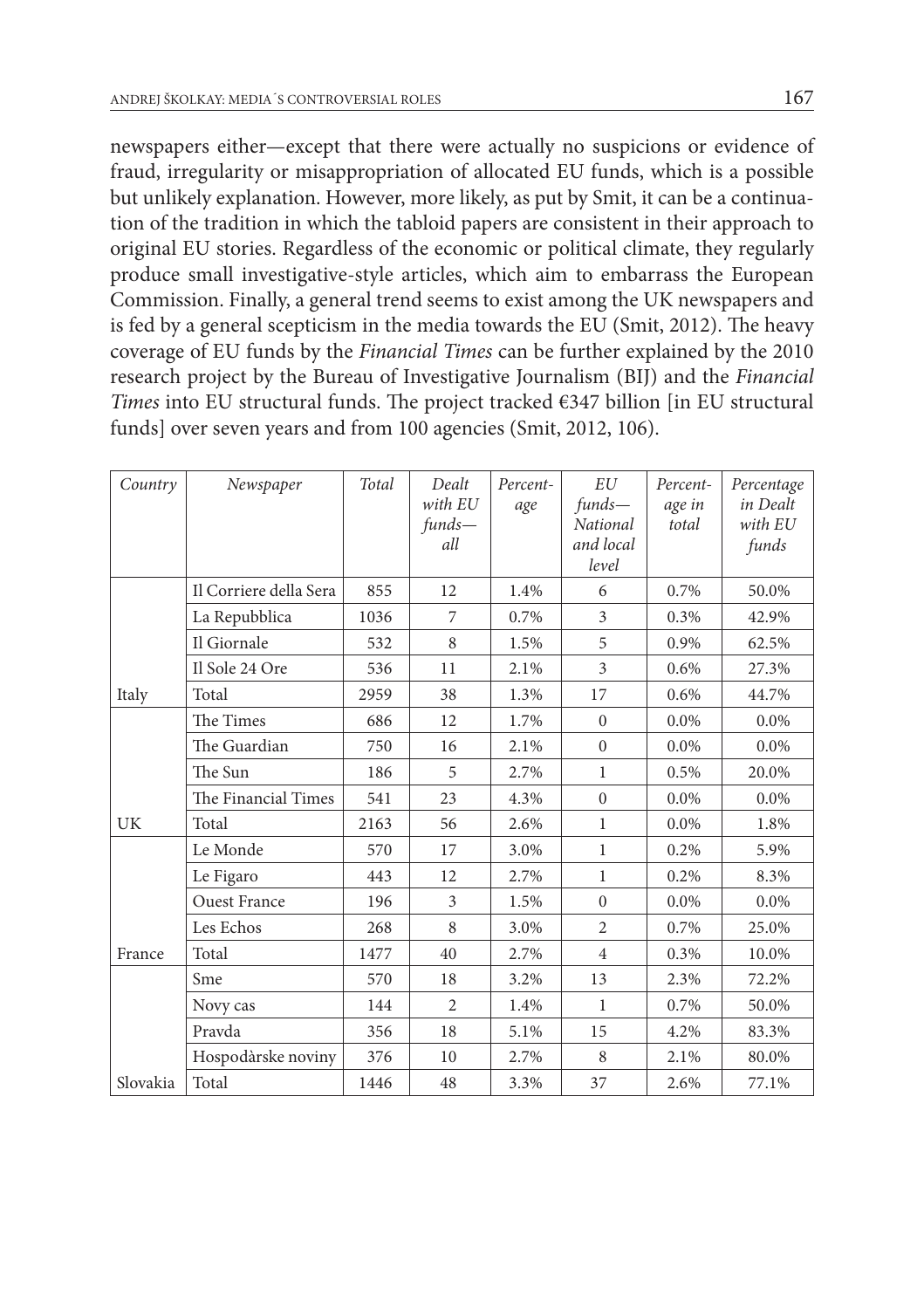| Country | Newspaper         | Total | Dealt<br>with EU<br>$funds -$<br>all | Percent-<br>age | EU<br>funds—<br>National<br>and local<br>level | Percent-<br>age in<br>total | Percentage<br>in Dealt<br>with EU<br>funds |
|---------|-------------------|-------|--------------------------------------|-----------------|------------------------------------------------|-----------------------------|--------------------------------------------|
|         | <b>MNO</b>        | 1261  | 52                                   | 4.1%            | 42                                             | 3.3%                        | 80.8%                                      |
|         | Nepszava online   | 249   | 13                                   | 5.2%            | 10                                             | 4.0%                        | 76.9%                                      |
|         | <b>HVG</b>        | 756   | 23                                   | 3,0%            | 17                                             | 2,2%                        | 73.9%                                      |
|         | Origo             | 222   | 11                                   | 5,0%            | $\overline{4}$                                 | 1,8%                        | 36.4%                                      |
| Hungary | Total             | 2488  | 99                                   | 4.0%            | 73                                             | 2,9%                        | 73.7%                                      |
|         | Diena             | 639   | 6                                    | 0.9%            | 3                                              | 0.5%                        | 50.0%                                      |
|         | Latvijas Avize    | 428   | 6                                    | 1.4%            | $\overline{4}$                                 | 0.9%                        | 66.7%                                      |
|         | <b>NRA</b>        | 410   | 7                                    | 1.7%            | 5                                              | 1.2%                        | 71.4%                                      |
|         | Dienas Bizness    | 201   | 5                                    | 2.5%            | 2                                              | 1.0%                        | 40.0%                                      |
| Latvia  | Total             | 1678  | 24                                   | 1.4%            | 14                                             | 0.8%                        | 58.3%                                      |
|         | Ziarul Financiar  | 48    | $\overline{2}$                       | 4.2%            | $\overline{2}$                                 | 4.2%                        | 100.0%                                     |
|         | Jurnalul National | 178   | $\overline{2}$                       | 1.1%            | $\overline{2}$                                 | 1.1%                        | 100.0%                                     |
|         | Romania libera    | 259   | 6                                    | 2.3%            | 5                                              | 1,9%                        | 83.3%                                      |
| Roma-   | Libertatea        | 73    | 1                                    | 1.4%            | 1                                              | 1.4%                        | 100.0%                                     |
| nia     | Total             | 558   | 11                                   | 2.0%            | 10                                             | 1.8%                        | 90.9%                                      |

*Table 8 Coverage of corruption and EU funds*

In general, the coverage of corruption scandals related to EU funds was marginal. At an average country level it reached a minimum between 1.3–2% in Latvia, Romania and Italy, and a maximum of (almost) 3 up to over 4% in the UK, France, Slovakia and Hungary. Considering that EU funds represent a lot of money, and assuming that only a small fraction of corruption scandals and misappropriation of the money has been revealed, it seems that even the media coverage poorly reflected this issue in statistical terms. However, some major scandals in Slovakia (e.g. the Bulletin Board Scandal)<sup>62</sup> and Hungary (the re-construction of Margaret Bridge,<sup>63</sup> Elios-case<sup>64</sup> and the example of the most covered case of misusing EU Funds in Hungary: a 40 cm high lookout tower in Bodrogkeresztúr)<sup>65</sup> indeed represented significant corruption cases related to the EU funds.

65 See http://www.europarl.europa.eu/document/activities/cont/200912/20091202ATT65755/2009 1202ATT65755EN.pdf

<sup>62</sup> See http://spectator.sme.sk/c/20127801/bulletin-board-tender-investigation-completed.html

<sup>63</sup> See http://atlatszo.hu/2013/11/27/atlatszo-hu-compiled-a-selection-of-budapest-corruption-stories-to-mark-the-140th-anniversary-of-the-citys-foundation/

<sup>64</sup> See https://english.atlatszo.hu/2015/07/05/more-and-more-signs-of-corruption-in-state-funding-of-pms-son-in-law/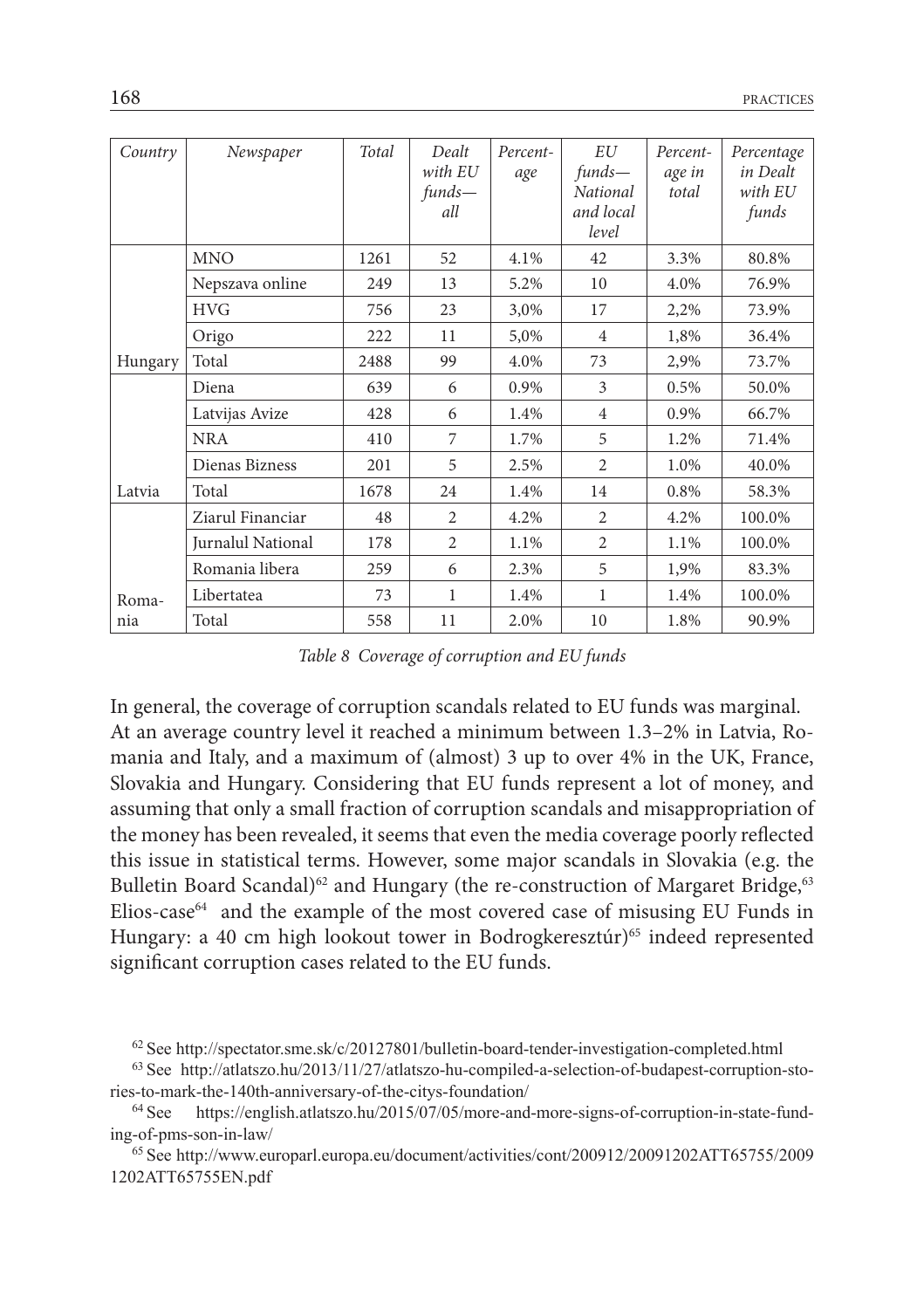The media in three countries from our sample—Hungary, the UK and Slovakia paid the greatest attention to misappropriation of EU funds in absolute numbers. The low coverage (considering high CPI) was noted in Romanian media, but comparatively with highest percentage of national or local cases, which is slightly puzzling (and contradicts Smit's, 2012 findings). Milewski (2016)<sup>66</sup> further explained that the information related to EU funds in Romanian media did not mainly concern corruption but rather the EU fund absorption topic (actual spending of allocated money). During 2007-2013, Romania absorbed only about a third of the overall funds allotted by the EU for various national development projects.<sup>67</sup> However, those cases of corruption dedicated to EU funds have targeted the Romanian NGOs and companies that received the funds by fraud. The best known scandal which occurred in the Romanian media is the case of Melania Vergu, former advisor to the Minister of Education, who obtained 1.5 million Euros by scam and was sentenced to four years in prison in 2014. Regarding cases of corruption about misused EU funds, no such examples have been identified in the Romanian sample. A review of the Romanian database by Milewski proved that small- and large-scale corruption was mentioned as a potential risk to the EU funds' absorption. For example, an opinion found in some editorials considered that unresolved cases of corruption can lead to a potential decrease of funds allocated by the EU. However, Smit's (2012, 2012–2014) database includes many cases of EU money that were misused or stolen in Romania. His report suggested that while the regular Romanian media mostly ignore the topic of tracking EU funds, a co-operative NGO/journalists initiative dug properly into records and helped local journalists to identify stories based on a database of Romanian figures, although the project had to be abandoned after three years due to a lack of money.

There seemed to be a general trend of the UK (see also Smit, 2012, Annex 11) and French media almost ignoring local occurrences of corruption scandals in this area, with the very unlikely possibility that there were none. The media from new EU member states, especially in Hungary and Slovakia, actually considered national and local level corruption as an important issue. Italy and Latvia seemed to represent the in-between cases, when at least half of their media included in our sample significantly covered national and local scandals. Again, Smit (2012) reports that the Italian investigative journalism showed the same partisanship as politics until fairly recently: reporters largely investigated the opposing faction and ignored "their own side". However, since 2009 some media initiatives have taken on the public demand for coverage which the mainstream media was not providing, and the process

<sup>66</sup> E-mail correspondence with Dr. Natalia Milewski, Senior lecturer at the Faculty of Journalism and Communication University of Bucharest, Romania, April 20 and 21, 2016

<sup>67</sup> See http://www.politicaromaneasca.ro/files/documente%20nou/Absorbtiafondurilorstructuralesidecoeziune.pdf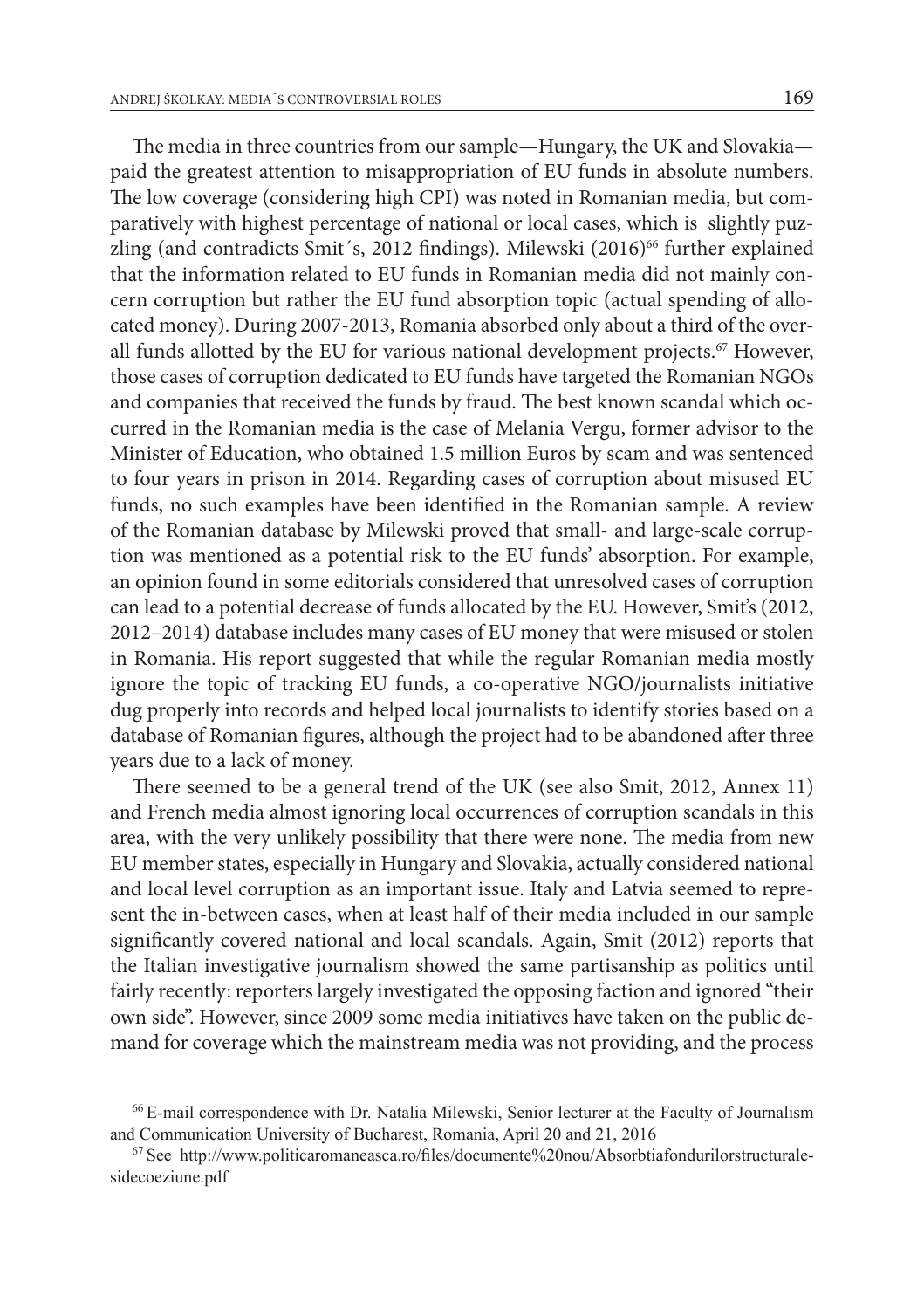has proven that a paying market for truly independent in-depth reporting exists in Italy. Some even call it the "renaissance" of investigative reporting, despite the harsh political and economic climate. Yet, in general, Italian media seem to mainly report on cases, which are uncovered by legal authorities, partly in an effort to avoid possible libel cases (Smit, 2012).

Similarly, Latvia and its media were hit extremely hard by the economic crisis starting in 2008. The weakened media thus felt the pressure of powerful interests on their independent reporting, although the FOI apparently worked relatively well (Smit, 2012, 168-169).

In other words, the media in both last-mentioned countries face many internal regulatory and financial problems that hinder their proper functioning. This information can also explain some significant differences in their coverage of specialised topics such as EU funds.

Regarding particular newspapers, in absolute numbers, Hungarian *MNO* (Magyar Nemzet online, quality centre-right) and *HVG* (Heti Világgazdaság, business centre-left) devoted the most attention to EU funds and corruption, followed by UK's *The Financial Times* (business, centre), Slovak *Sme* (quality, centre-right) and *Pravda* (quality, centre-left) and France's *Le Monde* (quality, centre-left). However, in relative numbers (percentage of its total coverage of corruption), the coverage of EU funds issues renders different results: the most frequent coverage was provided by two Hungarian newspapers *(Népszava online*—quality, centre-left; *Origo*—tabloid, centre) and the Slovak newspaper *Pravda*, closely followed by *The Financial Times* from the UK.

It has to be noted that in the case of *Origo*, Smit (2012, 162) argues that this new medium belongs to the ones most open to investigative stories also on topics pertaining to Europe, since young journalists have migrated to the web, and away from politicised traditional media.

Moreover, more focused data suggested that in Slovakia, many of the stories were published by only a small number of outlets, mainly the dailies *Sme* and *Hospodárske noviny* (Smit, 2012, 72). The case of *Hospodárske noviny* as presented by our sample, then again, contradicts Smit´s research.

#### **6. The Hungarian case**

The case of Hungarian media coverage is controversial and a more complex one. An investigation by Szántó, Tóth, Varga and Cserpes (2010)<sup>68</sup> found some differences both in the intensity of media coverage as well as in indirect governmental subsi-

<sup>68</sup> Szántó, Zoltán – Tóth, István János – Varga, Szabolcs – Cserpes, Tünde: *Media Representation of Suspected Cases of Corruption in Hungary (2001–2009).* 2010.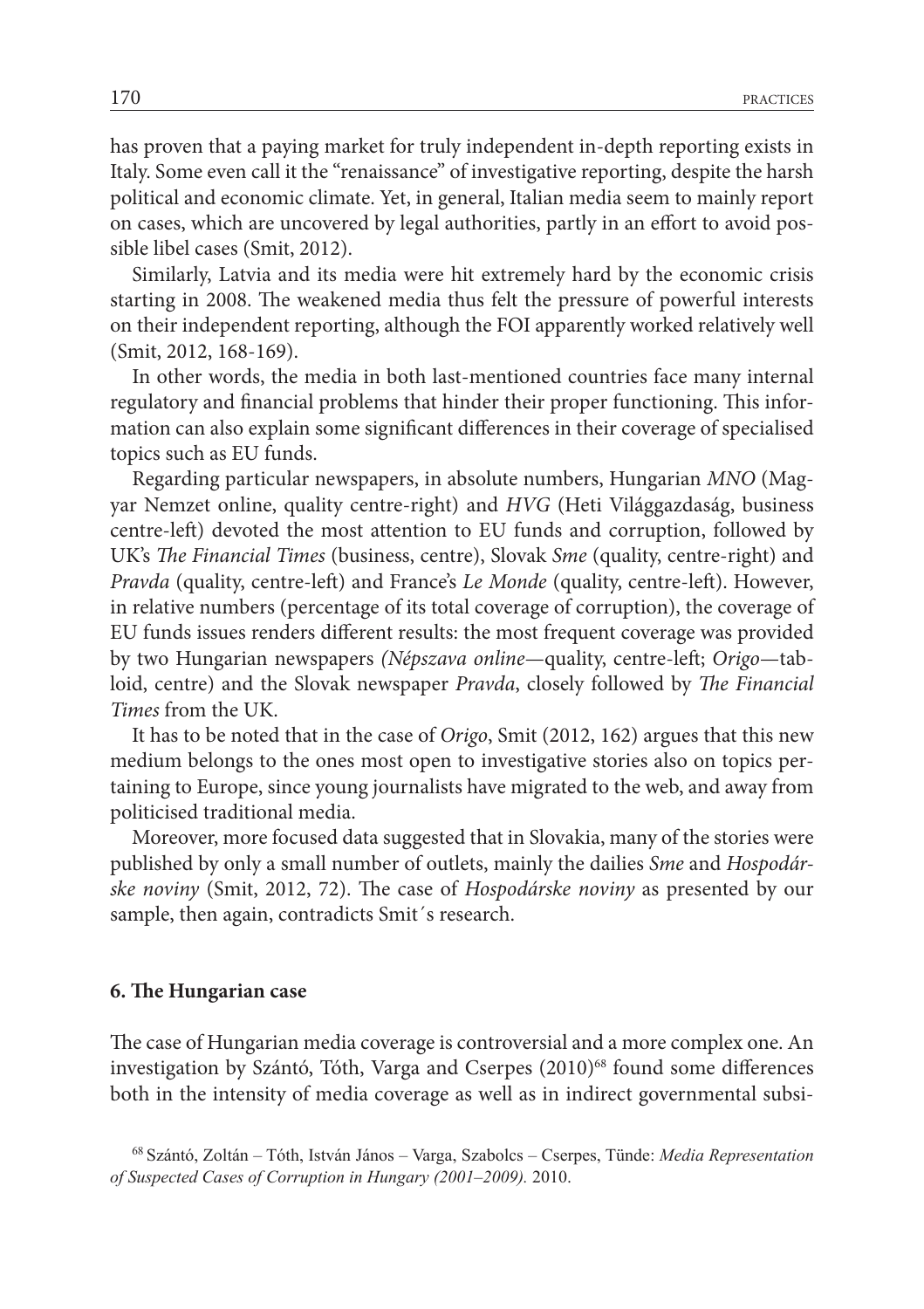dies to select newspapers in Hungary related to changes in governments. Urbán  $(2015)^{69}$  has analysed distortions in the Hungarian media market and the impact of state advertising on competition in the media even further. Smit  $(2012)^{70}$  argues that critical and in-depth reporting has suffered from the threats of new and highly controversial media law accompanied by an interesting shift of in-depth reporting from partisan traditional media to the domain of the Internet. Our data do not, however, fully support this claim. In general, four Hungarian newspapers in our sample have doubled their general coverage of corruption within our period in question.

The current situation in some of the Hungarian media, which are often targeted by the vested interests of local oligarchs, can be readily illustrated by the recent case (April 2016) of online news website *Vs.hu*. Its editor-in-chief and 11 other journalists collectively resigned from their functions upon their discovery of the website's controversial funding provided by the National Bank closely related to PM Orbán.<sup>71</sup> This collective departure of journalists also resembles another case, the resignation of most of the staff from the above-discussed online news website *Origo.hu* in 2014, which happened after the initial departure of their editor-in-chief and most likely due to the extent of indirect pressure from the government on the editorial policy (via foreign owners).72

Moreover, another puzzle is related to the fact that during our researched period, the print daily *Magyar Nemzet* and its online version *mno.hu* were owned by oligarch and former Fidesz party cashier Lajos Simicska, a former close friend of Orbán.73

These facts thus seem to be contradicted by the findings of heavy coverage of corruption related to EU funds during the same period by this newspaper. Nevertheless, a plausible explanation is again offered by the contemporary political situation in Hungary. Two elections took place in the period under examination. For most of our research period, the socialist-liberal coalition ruled the country (MSZP– SZDSZ: 2002-2010, Fidesz–KDNP: 2010-now). As documented by Hajdu, Pápay, Szántó and Tóth (2016, 13),<sup>74</sup> the centre-right *MNO* reported on corruption more frequently (67% of the total number of articles) during the MSZP–SZDSZ govern-

69 Urbán, Agnes: Distortions in the Hungarian Media Market: the Impact of State Advertising on Competition in the Media. Formalpress, Porto, 2015. pp. 157–167.

70 Smit, Margo: *Deterrence of fraud with EU funds through investigative journalism in EU-27.* 2012.

71 See http://www.omediach.com/tlac/item/8944-odstupila-redakcia-portalu-dotovaneho-centralnou bankouOdstúpila

72 See https://english.atlatszo.hu/2015/03/24/the-fall-of-popular-independent-online-news-portalorigo-hu/

73 See *How did the Orbán-Simicska media empire function?* 9 April 2015. URL http://www.kreativ. hu/cikk/how\_did\_the\_orban\_simicska\_media\_empire\_function

74 Hajdu, Miklós – Pápay, Boróka – Szántó, Zoltán – Tóth, István János: *HACA Hungary Country Report.* 2016.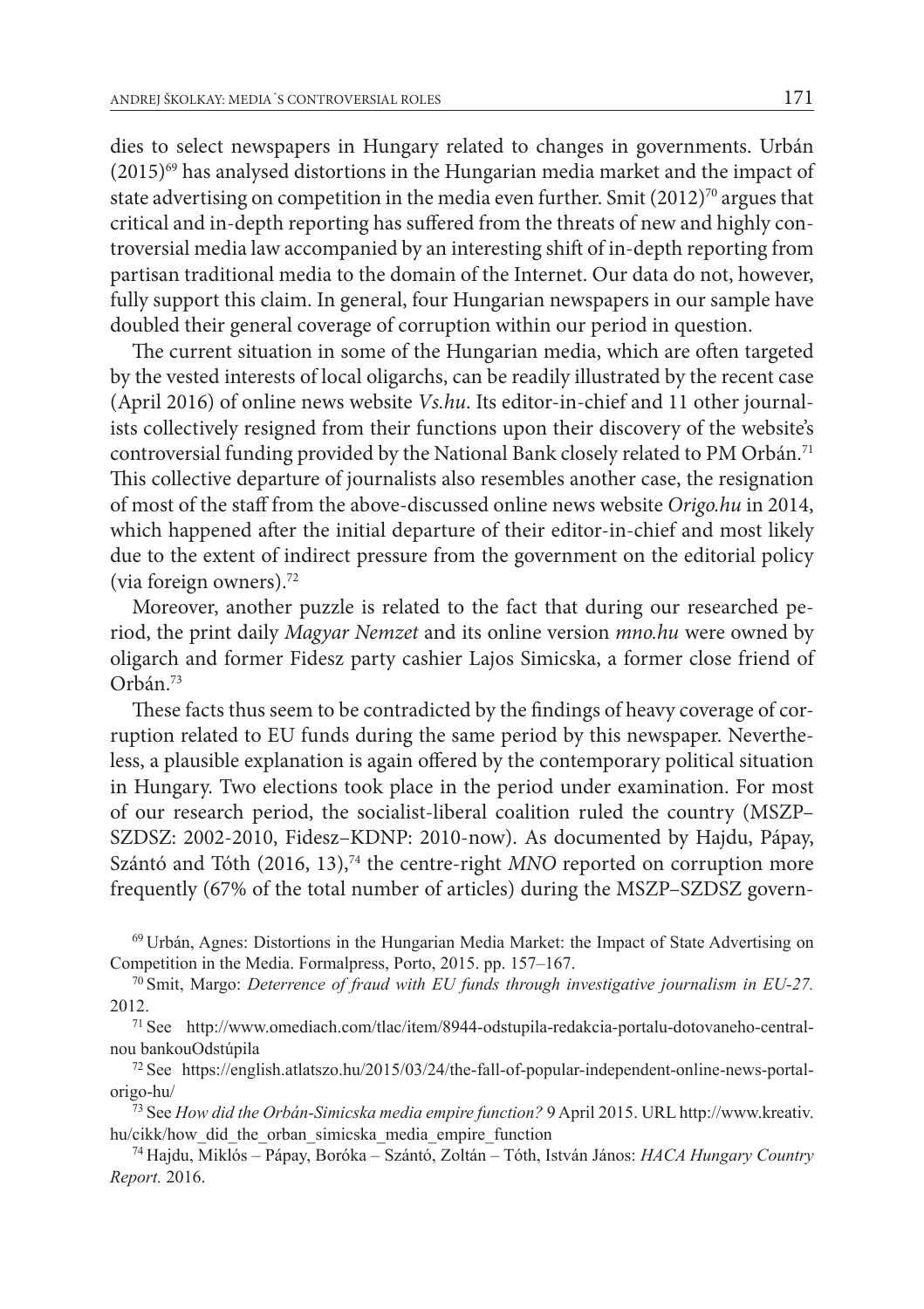ment between 2002 and 2006, and less frequently (40%) during the Fidesz–KDNP government. Centre-left news outlets reported on corruption significantly more during the Fidesz–KDNP government, whilst the amount of articles published by *Origo* remained stable.

Indeed, Németh, Körmendi and Kiss (2011)75 argued that 2010 elections in Hungary also clearly showed the consequences of the public coverage of corruption cases on the assessment and election results of certain political parties. Szabó (2016)<sup>76</sup> argues that "[…] being corrupt is one of the main criticisms towards the political elite after the regime change, but especially from the late years of the Gyurcsánygovernment (2006) and onwards. It is rather a political question: right wing newspapers tend to focus on corruptions when left leaning parties are ruling. And other way around, left leaning products have sharp eyes on corruption in times of right wing governments. Since an important source of public money is EU funds, and most of the public money for economic and social development programmes has come from EU funds, it is not surprising that the distribution of EU funds is highly affected by corruption. In addition, politicians are perceived as very corrupt persons regardless of their political affiliations as public opinion polls suggest. Left leaning politicians are also considered as corrupt as the members of the current government".

According to Polyák  $(2016)$ ,<sup>77</sup> the subsidies of EU funds are the main source of Hungarian developments in recent years. It is also a generally known fact according to him that this money forms the most important source of power for oligarchs. In response, *HVG* is consequently critical towards the government as it has a strong editorial team. The case of *MNO* is much more interesting. The paper is owned by the former most influential oligarch in the country and it had been quite friendly with the government until the elections in 2014. After these elections, PM Orbán decided to break ties with this oligarch (Simicska) and build a network of new but weaker, oligarchs. Consequently, the media outlets owned by Simicska became critical (but still keeping right-wing) towards the government.

Interestingly enough, a team of journalists from the new Hungarian investigative journalism project called *Direkt36* investigated some cases of misappropriating EU funds by the persistent oligarchic regime, and one of their stories, related to Orbán's son-in-law, was nominated for the European Press Prize.78

 $75$  Németh, Erzsébet – Körmendi, Gábor – Kiss, Beatrix: The media's impact on corruption and its social judgement. *Public Finance Quarterly,* Vol. 56 (2011) No. 1, pp. 58–66.

76 E-mail correspondence with Dr. Gabriella Szabó, research fellow at the Centre for Social Sciences, Hungarian Academy of Sciences, Budapest, Hungary, April 20, 2016.

77 E-mail correspondence with Dr. Gábor Polyák, an associate professor at the University of Pécs, Hungary, April 20, 2016.

78 See http://www.direkt36.hu/en/2016/01/28/tiborcz-hatralepett-de-regi-uzlettarsa-felbukkanttobb-nagy-allami-projektben/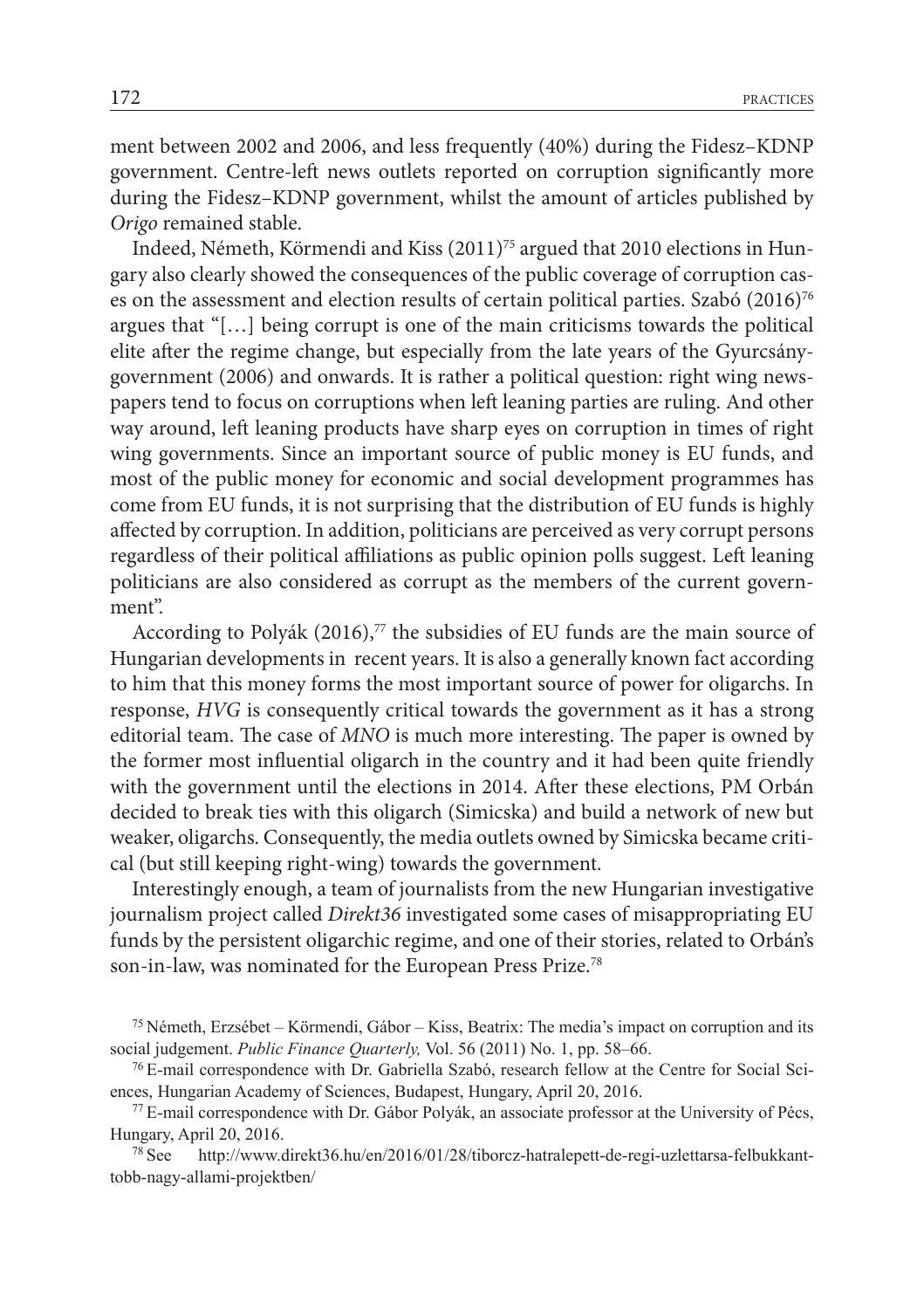## **7. Correlations between General Coverage of EU (European) Topics and EU funds Coverage**

Our analysis suggests rather chaotic or, at least, comparatively unsystematic coverage of corruption and misuse of EU funds in the selected newspapers and countries. Although some patterns emerged throughout the sample, they were generally rather weak or blurred. We have thus attempted to explore whether the perplexity of EU funds coverage might be explained by using a more generic pattern, i.e. how the media cover the EU or European issues in general. As Vreese (2001)<sup>79</sup> suggested, media coverage of European affairs is cyclical, peaking during the events but hardly visible before and after them. Moreover, news organizations differ in their editorial policy and the degree of their effort invested in covering the events. For example, the British (and Dutch) public broadcasters exerted greater discretion in their choice of issues to cover, and they also assumed a proactive agenda-setting role in comparison to their private counterparts. It thereby seems to be correct to claim that public and private ownership also impacts the coverage of EU issues to a certain extent. In contrast, cyclical aspect of news reporting on EU funds was difficult to detect due to small number of cases. Yet it is likely that there are cycles of reporting related either to polical cycles (after elections) or to big corruption scandals (when a scandal can initiate a wave of reporting on an issue). This can be indirectly confirmed by Gleissner's and Vreese's  $(2005)^{80}$  findings on media coverage of the Convention's preparation of the EU Constitution in selected news media from the UK, Germany and the Netherlands. Their findings suggested that (a) this issue entered and vanished from the media agenda very swiftly, (b) the style of reports predominantly showed it from a negative angle, and (c) the issue was reported from the European (i.e. broader) perspective. The authors of this study explained these results as predominantly stemming from the relations of journalists with EU institutions, position of their home news organizations, and their perception of what the audience would prefer. Firmstone's (2008)<sup>81</sup> study (which also included *The Financial Times* in the sample) argued that the EU remain unreported due to its position as a polity in its own right, and the EU issues are thus predominantly covered from an external point of view in consequence of the diverse range of approaches adopted

<sup>79</sup> Vreese, Claes H. de: Europe' in the News A Cross-National Comparative Study of the News Coverage of Key EU Events. *European Union Politics,* Vol. 2 (2001) No. 3, pp. 283–307.

<sup>80</sup> Gleissner, Martin – Vreese, Claes H. de: News about the EU Constitution Journalistic challenges and media portrayal of the European Union. *Constitution Journalism, V*ol. 6 (2005) No. 2, pp. 221–224.

<sup>81</sup> Firmstone, Julie: Approaches of the transnational press to reporting Europe. *Journalism,* Vol. 9 (2008) No. 4, pp. 423–442.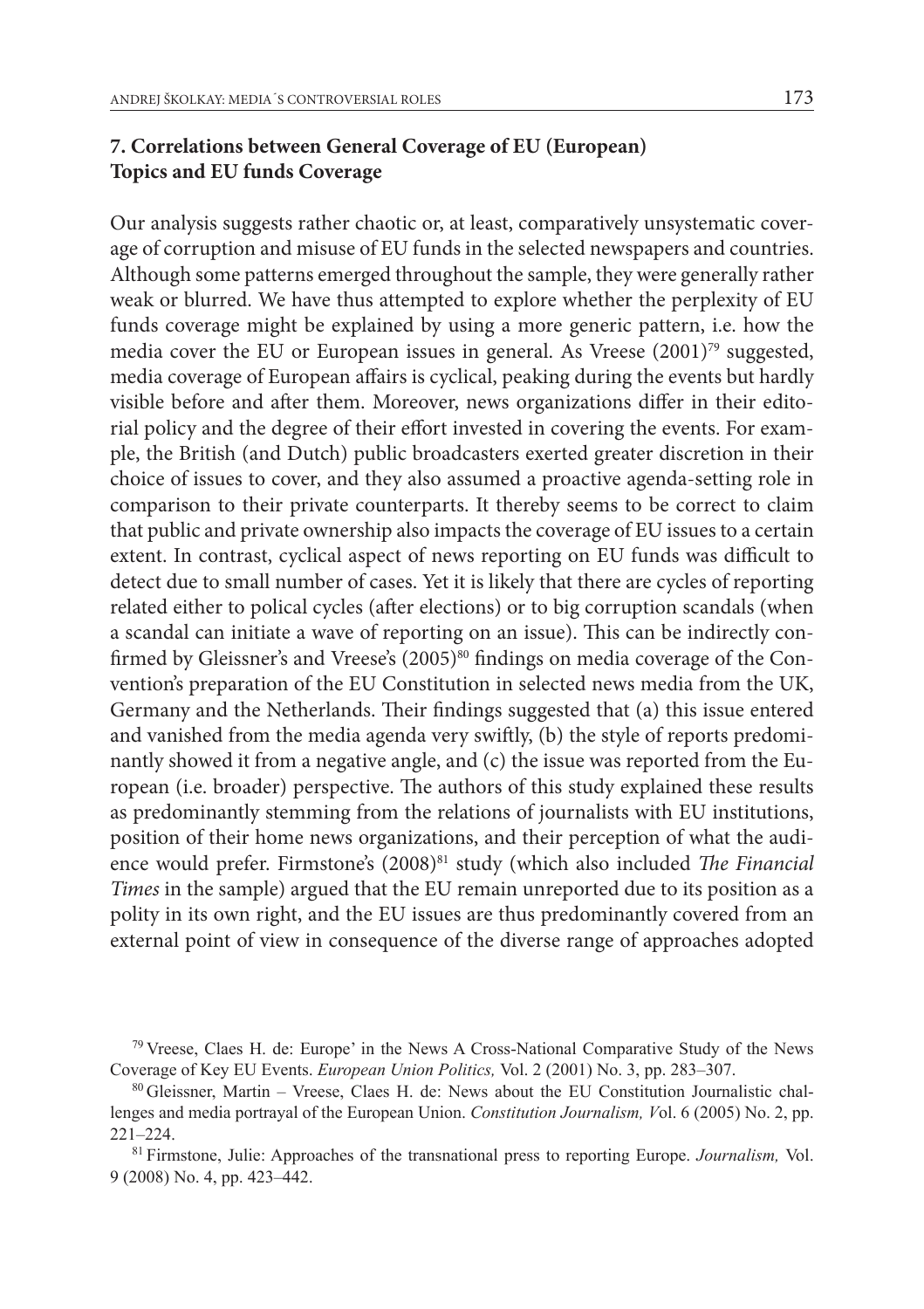by transnational newspapers. Zografova, Bakalova and Mizova (2012)<sup>82</sup> argued that a country-specific (rather than a unified) pattern of media reporting prevails in Europe. Their study also outlined a significant interdependency between the type of EU membership (old, new and non-member states) and actual articulation of the cases discussed. Nevertheless, Statham (2008)<sup>83</sup> reported on a limited yet clearly emerging "Europeanization" of journalism, which is carried out by transnational newspapers focussed on specialist audiences and, to a limited extent, by European correspondents writing for the national press.

In summary, it seems that chaotic or, at least, comparatively unsystematic way coverage of EU funds emerging from our sample in fact reflects more general trends pervading the general coverage of EU and European issues. The factors that can explain the differences in coverage include (a) the media ownership—but not so much public vs. private media (anyway, no public media appeared in our sample, so we could not compare) but what mattered was private media under control of local oligarchs or indirectly under control of government and/or with specific ideology (the Hungarian case, in the past also the Italian case), followed by (b) presence of transnational and/or business and/or elite/quality newspapers which generally pay more attention to EU issues (the most distinctive one, *The Financial Times*, was included in our sample as well as some business/economy/elite dailies, although these presented a rather weak correlations, and differences in coverage were more visible at a national level), (c) editorial policy and the degree of their effort invested in covering the events (to a large degree influenced by vested interests in some countries, namely Hungary, and with anti-EU rhetoric in the UK), and, finally, (d) membership position of a country in the EU (old, new or non-member). Considering the last criterion, the differences in our sample have been paradoxically noted in the focus of the news coverage: the media from "old" EU countries, the UK and France, reported on a misuse of EU funds mostly as it was a purely external issue, whereas the media from "new" EU countries, Hungary and Slovakia, and especially Romania, almost exclusively covered it from a domestic angle. However, some other countries with various accession data of EU membership such as Italy and Latvia showed mixed results in this regard.

<sup>82</sup> Zografova, Yolanda – Bakalova, Diana – Mizova, Bistra: Media Reporting Patterns in Europe. The Cases of Construction of the EU and Reform Treaty. *Javnost—The Public: Journal of the European Institute for Communication and Culture,* Vol. 19 (2012) No. 1, pp. 67–84.

<sup>83</sup> Statham, Paul: Making Europe news How journalists view their role and media performance. *Journalism*, Vol. 9 (2008) No. 4, pp. 398–422.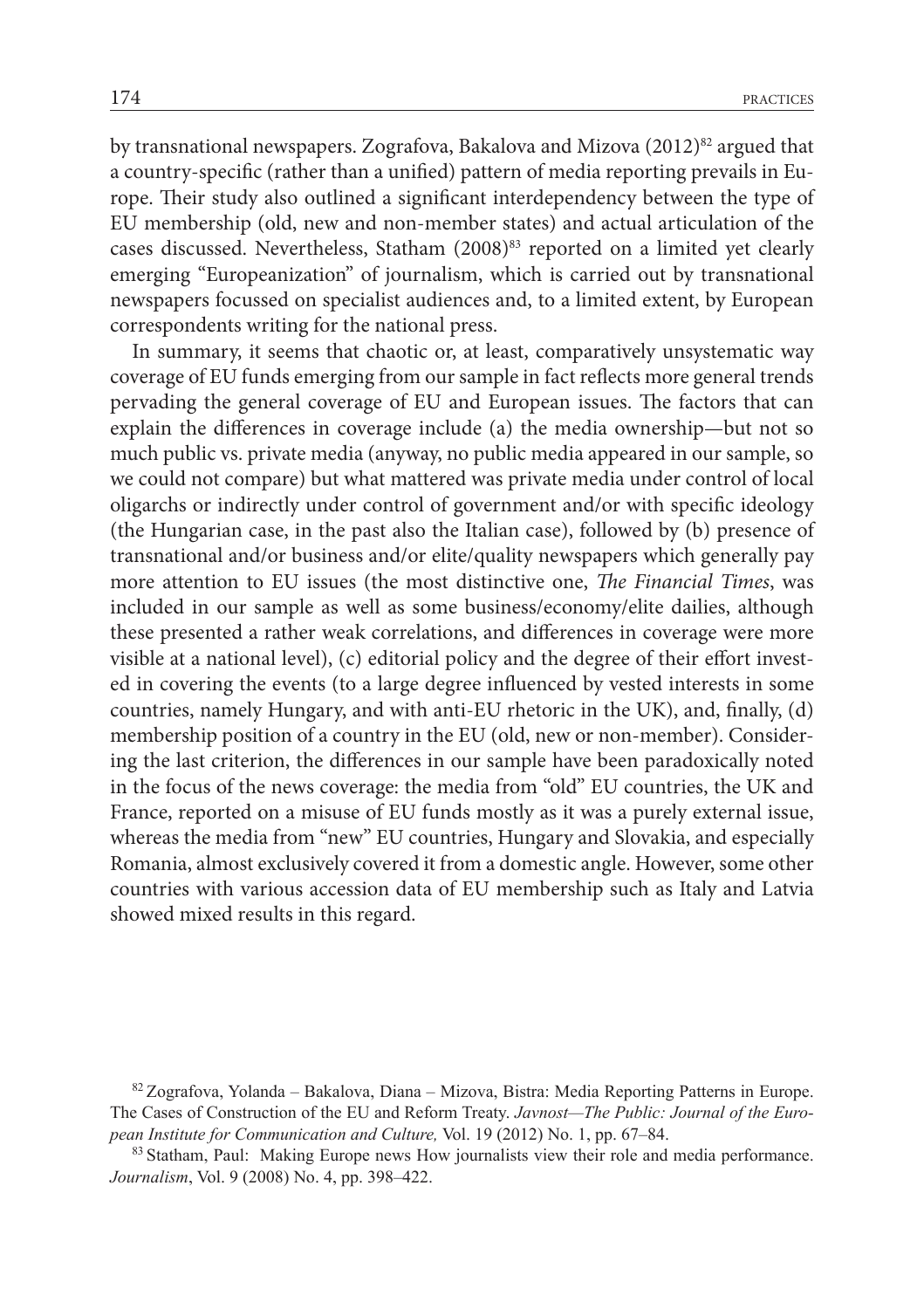#### **8. Conclusion**

Overall, the results suggest only a weak correlation between freedom of the press in a particular country and actual perception of corruption by its citizens. Occasionally, like in the Italian case, the correlation seems to work (for some time) in a completely opposite direction. The correlation also appears to be rather postponed, i.e. the general perception of corruption increases some time after media freedom worsens. Furthermore, our research seems to confirm previous findings that freedom of the press and, consequently, coverage of corruption is more prone to be influenced by political and economic pressures than via direct impact of media legislation.

No direct correlation exists between the perception of corruption in politics and the public sector (mostly as projected by media coverage), and trust in the media reporting on corruption in a given country. Some countries have perceived a low level of corruption and, at the same time, high trust in the media's coverage of corruption, such as the UK. Yet there are countries that have high levels of corruption, but the faith in the media's handling of corruption cases can still be among the highest, such as is the situation in Romania.

Also, there is no correlation between allocated money and the frequency of reporting on suspicions or evidence of fraud related to EU funds in the six analysed countries. The British press covered EU money (but mostly focusing directly on events in Brussels) more often than the French press, although the UK received about half of the amount of EU funds as did France. In general, *The Financial Times* proved its reputation as the "newspaper of record" in this field as well. Yet this higher coverage by *The Financial Times* was to a large degree influenced by a special long-term project.

Comparatively, all quality newspapers reported enough on misuse or stealing of EU funds in Slovakia. Nevertheless, Slovakia's case of sudden deterioration of press freedom in the middle of our research period (although still remaining on a relatively good level) can generally serve as a good example of the palpable dependence of this factor on both governmental shifts and changes in media ownership.

Latvian newspapers devoted twice as many articles to EU funds than did the Romanian ones (or about the same number when considering the smaller Romanian sample), although Romania received three times more money from EU funds than Latvia. However, the media in both countries (as well as, to a degree, in Italy) face many internal regulatory and financial problems that hinder their proper functioning. This partly explains the significant differences in their coverage of specialised topics such as EU funds.

The topic of EU funds were both heavily covered and heavily politicised in Hungary. Moreover, the Hungarian media coverage of EU funds until recently, has reflected mostly the priorities of print media owners (or editors) and their ideologically biased editorial policies.